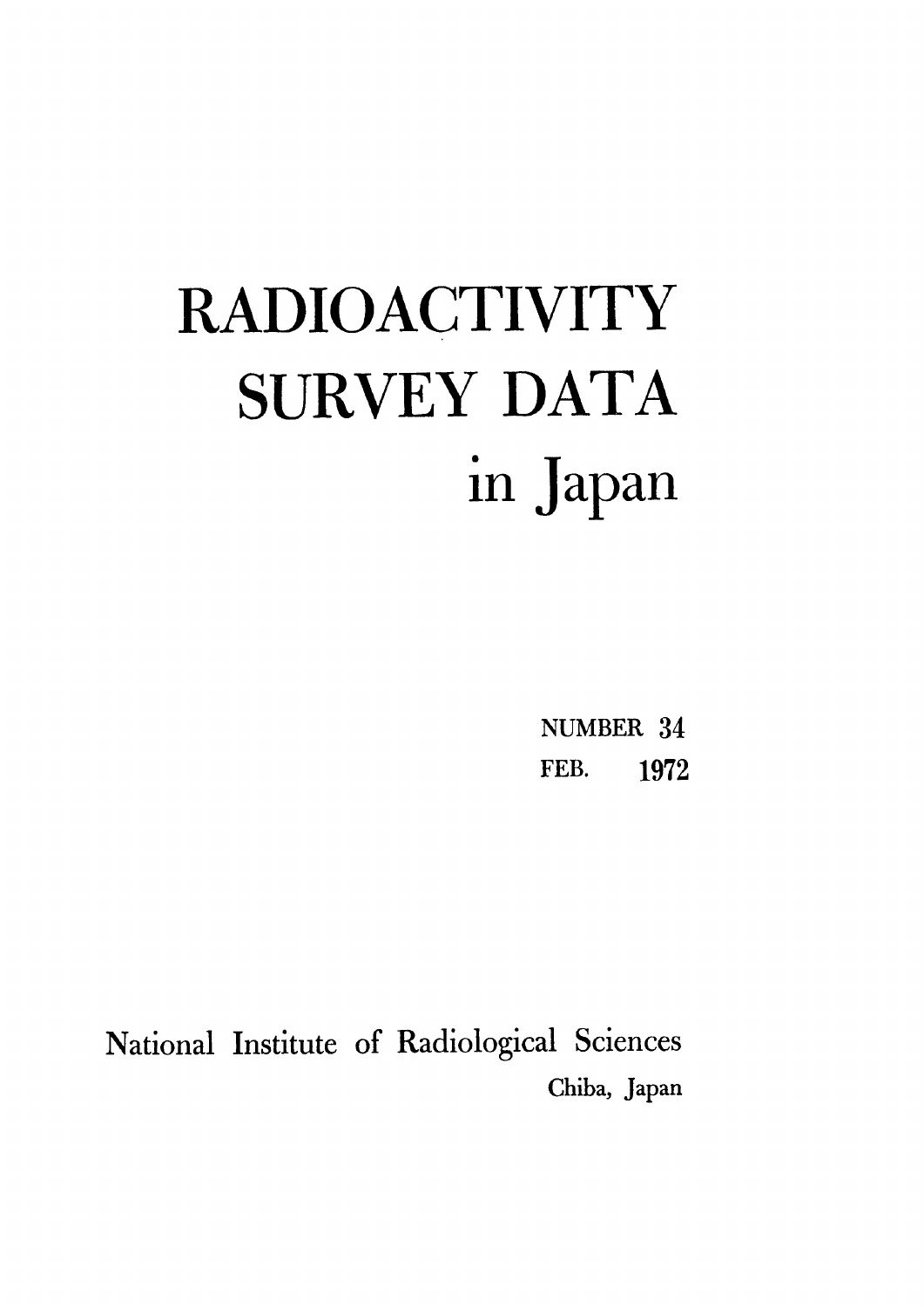## Radioactivity Survey Data inJapan

### Number 34

Feb.1972

| Contents                                                          |      |
|-------------------------------------------------------------------|------|
| DATA OF ROUTING SURVEY                                            |      |
| <b>External Doses Data</b>                                        | Page |
| <b>External Exposure due to Natural Radiation</b>                 | 1    |
| <b>Water Data</b>                                                 |      |
| <b>Tritium Level of River System and Coastal Water in Japan</b>   | 5    |
| Human Data                                                        |      |
| <b>Strontium-90 in Human Deciduous Teeth</b>                      | 8    |
| DATA OF THE NUCLEAR TEST OF THE PEOPLE'S REPUBLIC OF CHINA        |      |
| <b>Meteorological Data</b>                                        |      |
| Gross Beta-Radioactivity in Upper air (12th)                      |      |
|                                                                   | 13   |
| Gross Beta-Radioactivity in Rain and Dry Fallout (13th)           |      |
|                                                                   | 15   |
| Gross Beta-radioactivity in Rain and Airborn Dust (13th and 14th) |      |
|                                                                   | 18   |

**Science and Technology Agency National Institute of Radiological Sciences**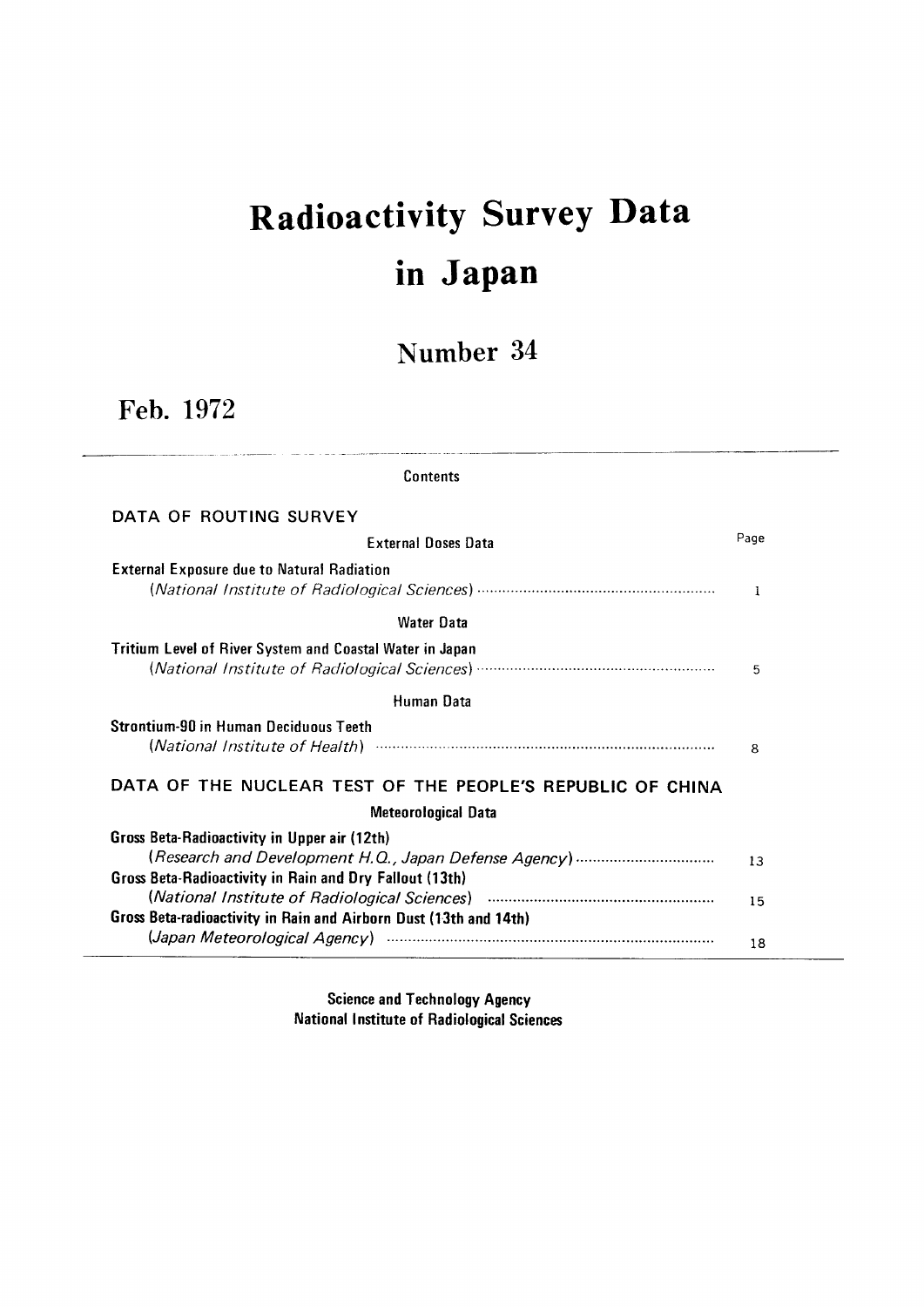### **External Dose Data**

#### **External Exposure due to Natural Radiation**

#### (National Institute of Radiological Sciences)

A field survey of exposure rates due to natural radiation has been conducted throughout the Hokkaido district of Japan during June 1971.

The situation of the Hokkaido district in Japan is shown in Figure 1. Distribution of observed locations in the district is indicated in Figure 2. In each location, from one to five sites containing at least 5 stations were made there. A total of 81 sites were measured.

Observations were made using a spherical ionization chamber and several scientillation surveymeters. The spherical plastic ionization chamber of which inner diameter and wall thickness are respectively 200 mm and 3 mm (acrylate) has adequate sensitivity for field survey. The chamber was used as a standard of apparatus, but it is difficult to observe all locations only by the apparatus, so that a surveymeter with a **Nal (TI)**  $1''\phi \times 1''$  scintillator was used for regular measurements. Two types of surveymeters, the one with a  $2''\phi \times 2''$  NaI(T1) scintillator and the other with a  $3''\phi \times 3''$  Nal(T1) scintillator, were used as auxiliary devices. In 12 sites, both the chamber and the

surveymeter were used for measurement of given stations and their readings are compared for drawing a relationship between them.

Practically the direct reading of the thsurveymeter were reduced into the reading of the plastic chamber corresponding to it from the relationship of linear proportion. Systematic error at caliblation  $(^{60}Co)$  and reading error (random) of the plastic chamber were respectively within  $\pm 6$  % (maximum over all error) and within  $\pm 3.5$  % (standard error for  $6\mu R/hr$ ). Reading error error of the survey-meter is about  $\pm 3\%$  (standard error for  $6\mu$ R/hr)

Measurements in open bare field were made at one meter above the ground and outdoor gamma-rays exposure rates ( $\mu$ R/hr) were due to cosmic rays as well as terrestrial radiation, so that it may be considered that the contribution of fallout due to artificial origin was very slight.

Gamma-ray exposure rates due to natural radiation in each location are shown in Table 1, and population exposure due to natural radiation in each prefecture of the Hokkaido district is shown in Table 2.

#### Table 1. Gamma-ray Exposule Rates due to Natural Radiation in each Location of the Hokkaido district - June 1971 by S. Abe, K. Arai, Y. Inoue and K. Fujimoto (National Institute of Radiological Sciences)

| Sub-<br>Prefecture | Location       | Exposure Rate<br>$(\mu R/hr)$ | Apparatus* | Number of Sites<br>measured in each Location |
|--------------------|----------------|-------------------------------|------------|----------------------------------------------|
| Soya               | 1 Soya-misaki  | 6.9                           | C          |                                              |
|                    | 2 Wakkanai     | 8.6                           | C          |                                              |
|                    | 3 Hamatombetsu | 6.6                           | C          |                                              |
|                    | 4 Esashi       | 9.3                           |            |                                              |
| Rumoi              | 5 Teshio       | 9.0                           | A, C       |                                              |
|                    | 6 Rumoi        | 7.9                           | С          |                                              |
| Ishikari           | 7 Hamamasu     | 7.8                           | C          | $\mathfrak{D}$                               |
|                    | 8 Sapporo      | 7.9                           | С          | 5                                            |
|                    | 9 Shikotsu-ko  | 6.3                           | A, C       |                                              |
|                    | 10 Chitose     | 6.3                           | с          |                                              |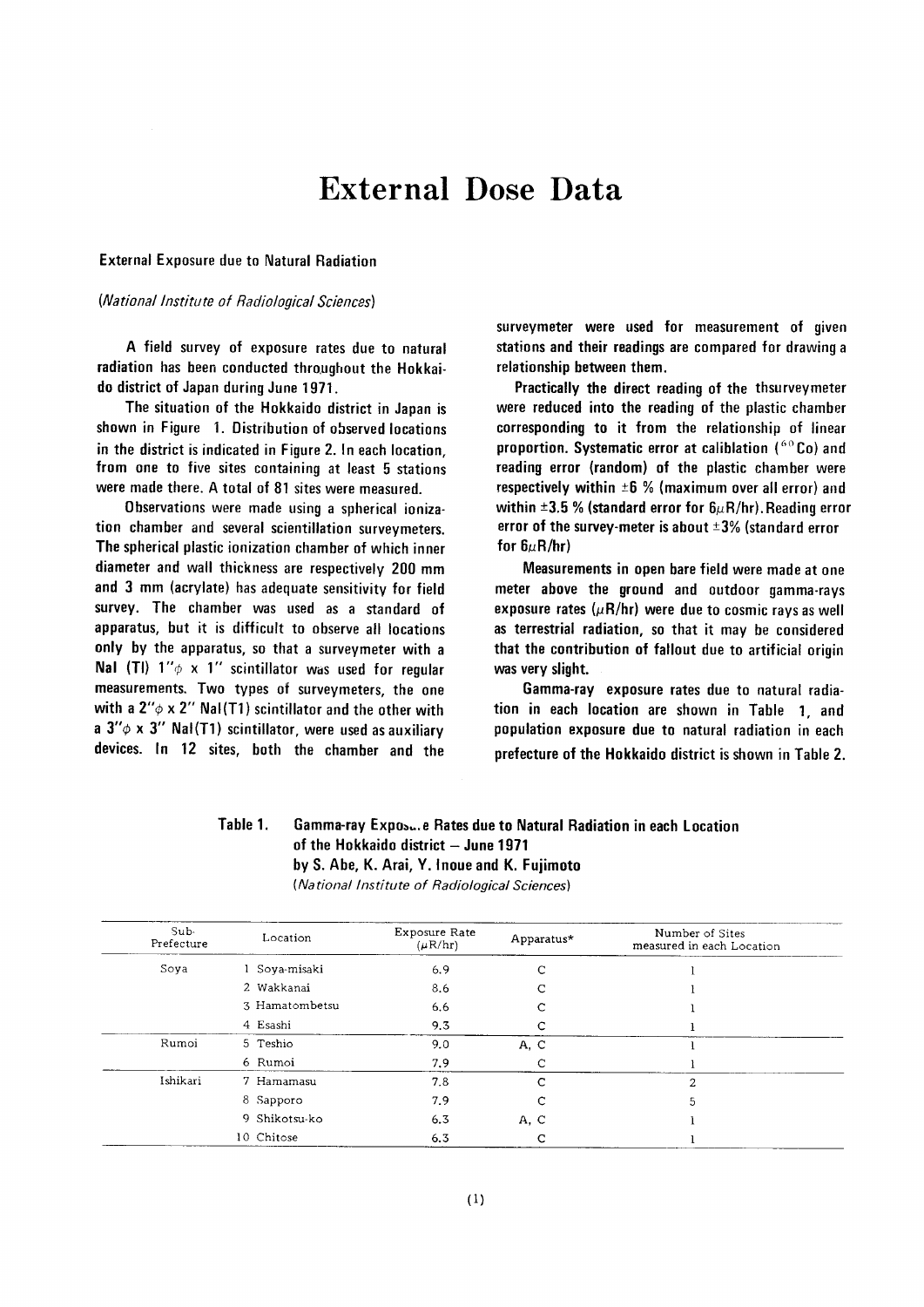| Sub-<br>Prefecture | Location         | Exposure Rate<br>$(\mu R/hr)$ | Apparatus*              | Number of Sites<br>measured in each Location |
|--------------------|------------------|-------------------------------|-------------------------|----------------------------------------------|
| Sorachi            | 11 Takikawa      | 9.5                           | C                       | $\bf{l}$                                     |
|                    | 12 Bibai         | 9.2                           | C                       | 1                                            |
|                    | 13 Iwamizawa     | 9.5                           | C                       | 1                                            |
|                    | 14 Ashibetsu     | 8.6                           | C                       | 1                                            |
| Shiribeshi         | 15 Otaru         | 7.3                           | C                       | 3                                            |
|                    | 16 Kyowa, Tomari | 9.3                           | С                       | 6                                            |
|                    | 17 Shimamaki     | 8.4                           | с                       | 1                                            |
|                    | 18 Kutchan       | 7.6                           | $\mathsf C$             | 1                                            |
| Hiyama             | 19 Kitahiyama    | 9.5                           | C                       | $\mathbf{1}$                                 |
|                    | 20 Esashi        | 8.0                           | $\mathsf C$             | 1                                            |
| Oshima             | 21 Matsumae      | 9.8                           | A, C                    | ı                                            |
|                    | 22 Kikonai       | 8.3                           | C                       | ı                                            |
|                    | 23 Hakodate      | 7.8                           | C                       | 5                                            |
|                    | 24 Mori          | 5,3                           | С                       | ı                                            |
|                    | 25 Yakumo        | 7.1                           | C                       | ı                                            |
|                    | 26 Oshamambe     | 8.2                           | С                       | 1                                            |
| Iburi              | 27 Abuta         | 5.4                           | C                       | 1                                            |
|                    | 28 Muroran       | 7.0                           | A, C                    | 3                                            |
|                    | 29 Noboribetsu   | 6.1                           | С                       | ı                                            |
|                    | 30 Tomakomai     | 9.3                           | C                       | 1                                            |
|                    | 31 Mukawa        | 6.0                           | C                       | 1                                            |
| Hidaka             | 32 Shizunai      | 8.0                           | C                       | $\mathbf{I}$                                 |
|                    | 33 Urakawa       | 9.2                           | C                       | 1                                            |
|                    | 34 Erimo         | 8.6                           | C                       | 1                                            |
| Tokachi            | 35 Kamishihoro   | 7.9                           | C                       | 1                                            |
|                    | 36 Shintoku      | 9.2                           | C                       | 1                                            |
|                    | 37 Obihiro       | 8.4                           | A, C                    | 3                                            |
|                    | 38 Sarabetsu     | 6.6                           | с                       | 1                                            |
|                    | 39 Hiroo         | 8.2                           | с                       | 1                                            |
|                    | 40 Ashoro        | 8.1                           | $\mathbf C$             | 1                                            |
| Kushiro            | 41 Akan          | 5.9                           | $A, \overline{C}$       | 1                                            |
|                    | 42 Onbetsu       | 6.6                           | $\mathbf C$             | 1                                            |
|                    | 43 Kushiro       | 7.5                           | A, C                    | 3                                            |
|                    | 44 Akkeshi       | 8.9                           | c                       | 1                                            |
|                    | 45 Teshikaga     | 5.5                           | $\mathbf C$             | 1                                            |
| Nemuro             | 46 Shibetsu      | 5.0                           | $\mathbf C$             | $\mathbf 1$                                  |
|                    | 47 Nemuro        | $\bf 7.2$                     | $\mathbf C$             | $\mathbf{I}$                                 |
| Abashiri           | 48 Okoppe        | 9.0                           | $\overline{\mathsf{C}}$ | 1                                            |
|                    | 49 Mombetsu      | 8.1                           | A, C                    | ı                                            |
|                    | 50 Rubeshibe     | 9.3                           | $\mathbf C$             | 1                                            |
|                    | 51 Kitami        | 6.9                           | $\mathbf C$             | 1                                            |
|                    | 52 Abashiri      | 7.1                           | A, C                    | 1                                            |
| Kamikawa           | 53 Otoineppu     | 8.0                           | A, C                    | $\mathbf{1}$                                 |
|                    | 54 Nayoro        | 8.9                           | $\mathbf C$             | 1                                            |
|                    | 55 Asahikawa     | 10.8                          | A, C                    | 3                                            |
|                    | 56 Furano        | 9.2                           | A, C                    | 1                                            |
|                    | 57 Kamikawa      | 11.0                          | $\mathbf C$             | 1                                            |

 $\star$ A: Spherical Ionization Chamber

Surveymeter with  $1''\phi \times 1''$  NaI (Tl) Scintillator  $C:$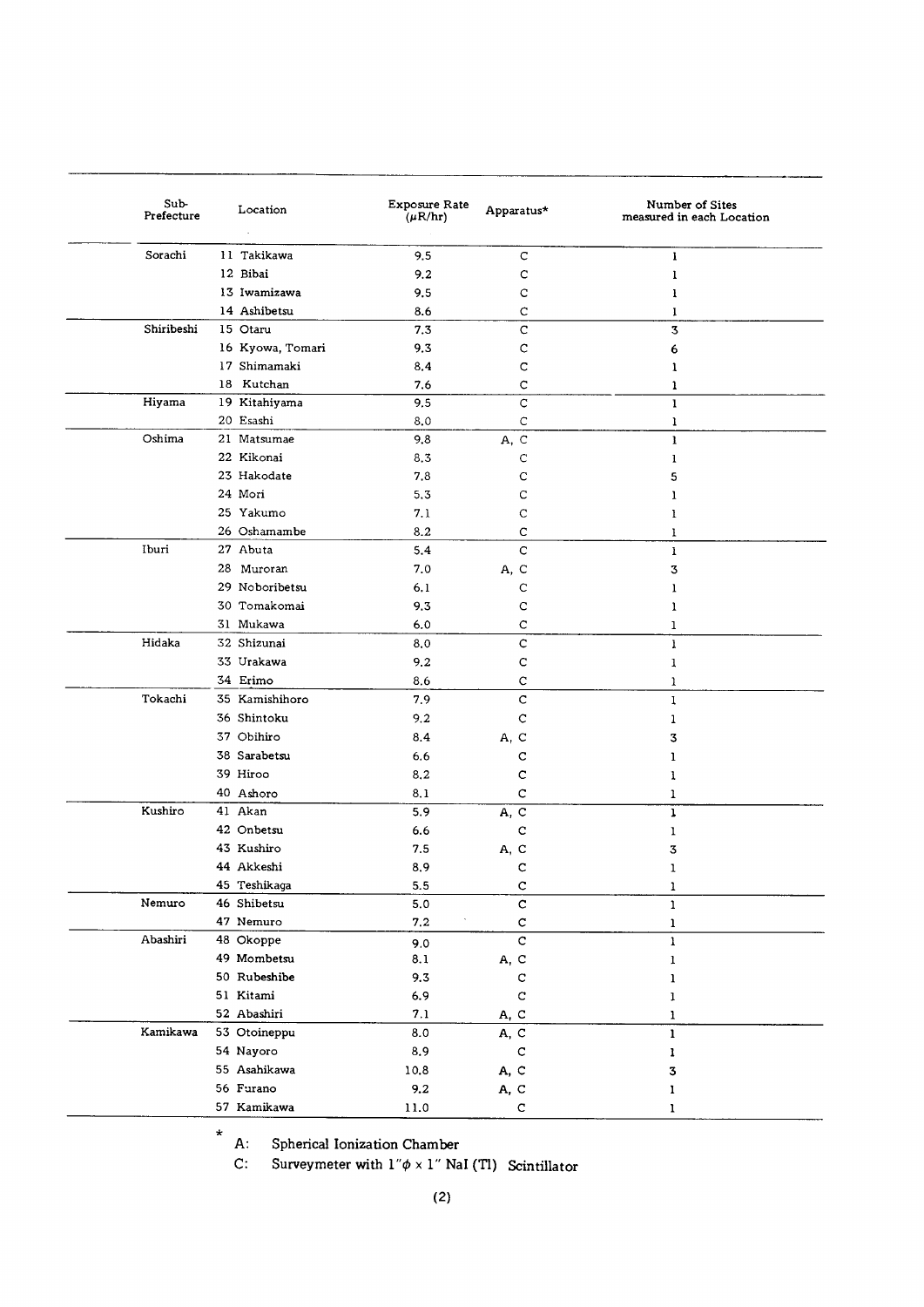#### **Table 2 Population Exposure due to Natural Radiation** in Each Sub-district of the Hokkaido District by S. Abe, K. Arai, Y. Inoue and K. Fujimoto (National Institute of Radiological Sciences)

| District | Exposure Rate ± Standard Deviation<br>$(\mu R/hr)$ | Population*<br>(X 1,000) | Number<br>of Sites |
|----------|----------------------------------------------------|--------------------------|--------------------|
| East     | $7.4 \pm 0.8$                                      | 764                      | 14                 |
| Central  | $9.4 \pm 1.2$                                      | 1,860                    | 29                 |
| South    | $7.7 \pm 0.9$                                      | 2.561                    | 39                 |
| Hokkaido | $8.3 \pm 1.3$                                      | 5,184                    | 81                 |

Fig. 1 1970 National Census

Figure 1: The Situation of Hokkaido District in Japan

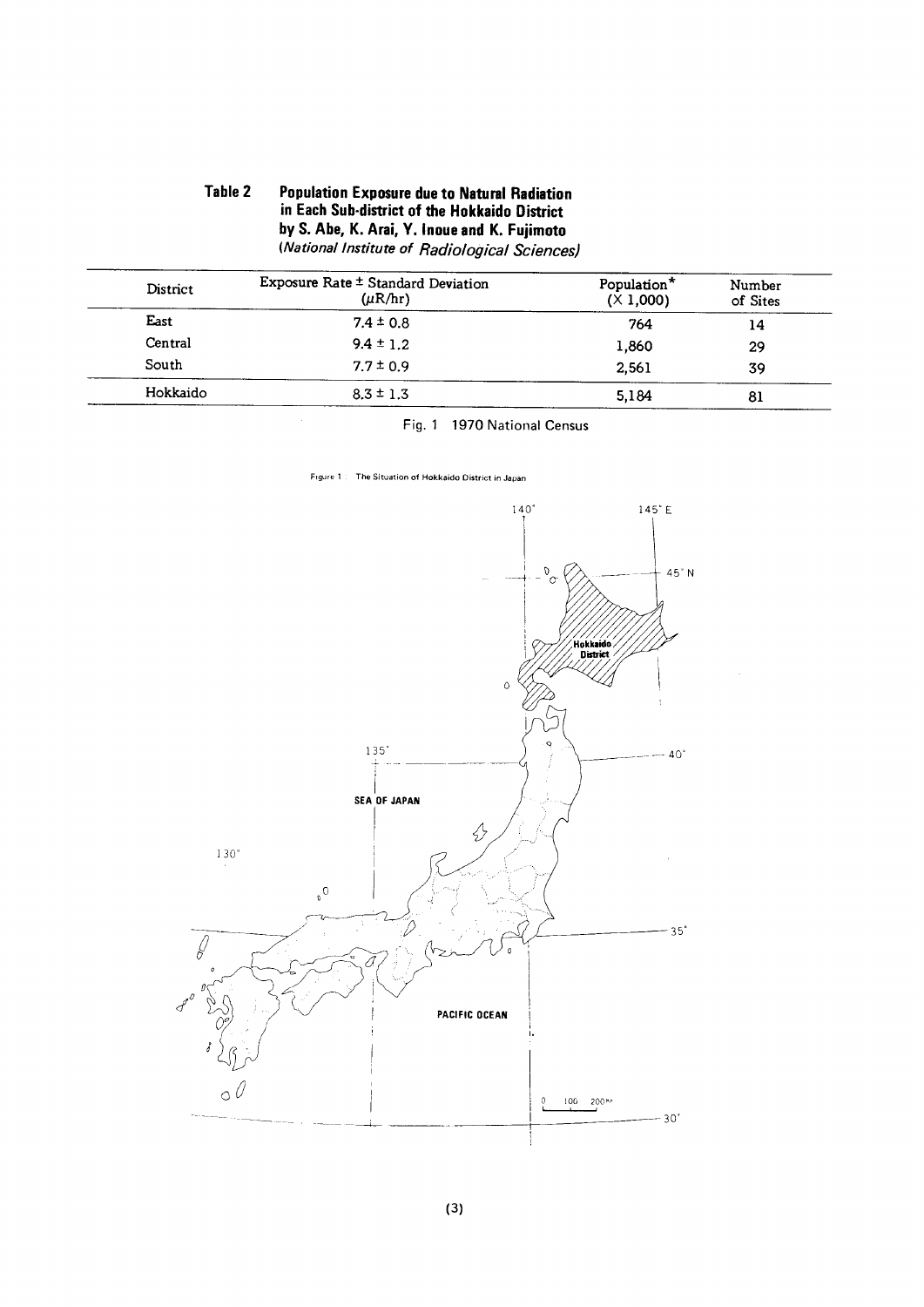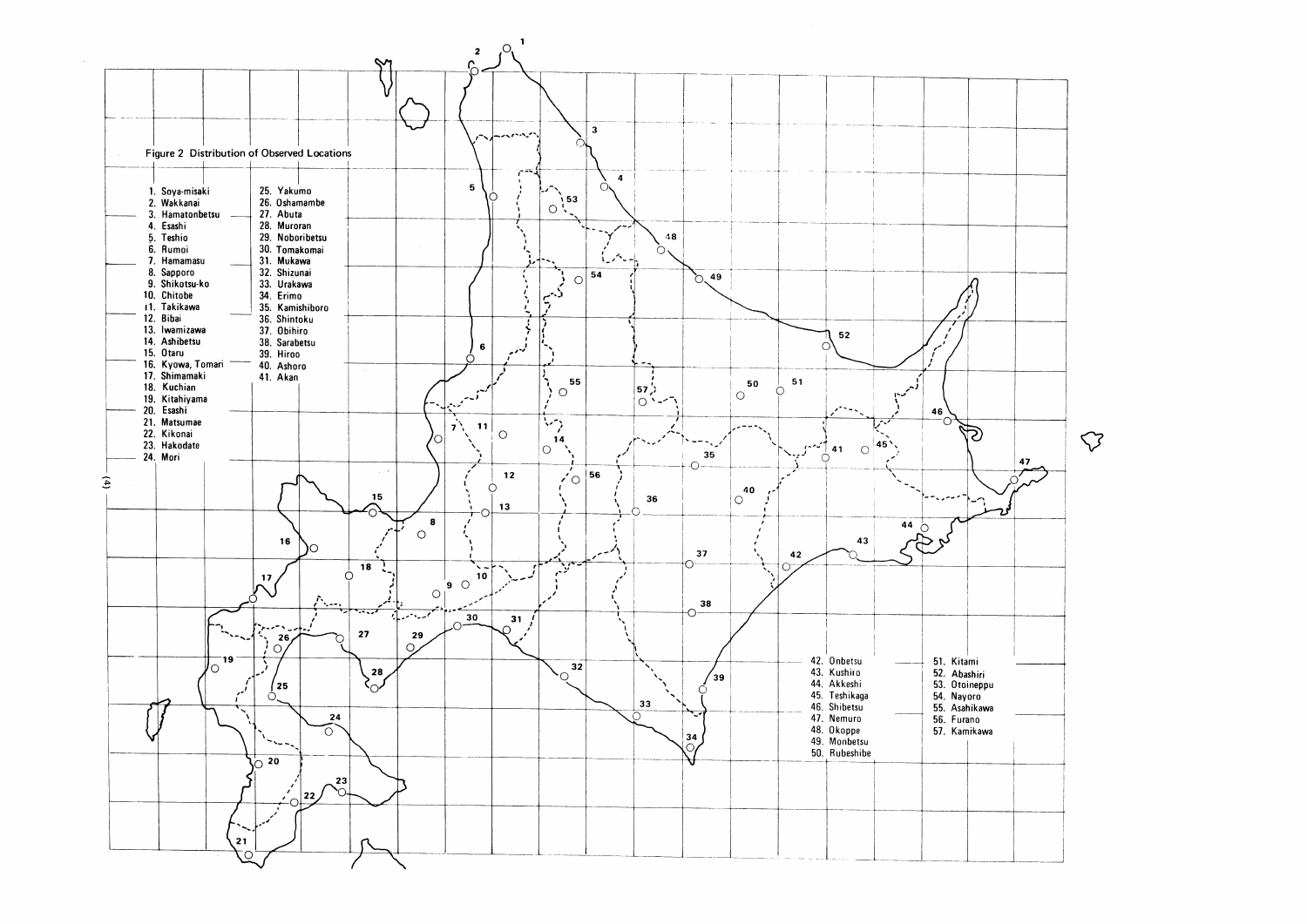### **Water Data**

Tritium Level of River System and Coastal Water in Japan

#### (National Institute of Radiological Sciences)

To determine the environmental tritium concentration in Japan, water samples of rivers, streames, ponds and coast were collected in the vicinity of the nuclear power reactor in operation and under construction showing in figure 3. The analyses were carried out by liquid scintillation counting using emulsion scintillator system after electrolytic enrichment.

The data for the samples during one year from October 1970 to September 1971 are shown in Table 3 and 4 these results suggest that tritium level in coastal water is laid on the range from 20 to 200 pCi per liter and in river system from 230 to 500 pCi per liter.

| Table 3. | <b>Tritium Content of Coastal Water, Oct. 1970 to Jun. 1971,</b> |
|----------|------------------------------------------------------------------|
|          | by Y. Inoue and Y. Kasida.                                       |
|          |                                                                  |

| (National Institute of Radiological Sciences) |  |
|-----------------------------------------------|--|
|-----------------------------------------------|--|

|      |                 | Location    | Date     | pCi/l |  |
|------|-----------------|-------------|----------|-------|--|
| 1970 | <b>NIIGATA</b>  | Kakumihama  | 21, Oct. | 118   |  |
|      |                 | Kashiwazaki | 22, Oct. | 86    |  |
|      | <b>ISHIKAWA</b> | Shiromaru   | 25, Oct. | 140   |  |
|      |                 | Akazumi     | 26, Oct. | 83    |  |
|      |                 | Fukuura     | 26, Oct. | 86    |  |
|      | FUKUI           | Niu Bay     | 26, Nov. | 195   |  |
|      |                 | Urazoko Bay | 29, Oct. | 134   |  |
|      |                 | Takahama    | 30, Oct. | 28    |  |
| 1971 | HOKKAIDO        | Hamamasu    | 5, Jun.  | 107   |  |
|      |                 | Tomari      | 4, Jun.  | 71    |  |
|      |                 | Horikabu    | 4, Jun.  | 107   |  |
|      |                 | Utajima     | 3, Jun.  | 86    |  |
|      |                 | Matsumae    | 2, Jun.  | 157   |  |
|      |                 | Ishizaki    | 2, Jun.  | 101   |  |
|      | FUKUSHIMA       | Okuma       | 16, Jan. | 121   |  |
|      |                 | Okuma       | 26, Jun. | 49    |  |
|      | IBARAKI         | Nakaminato  | 25, Aug. | 110   |  |
|      |                 | Oarai       | 24, Aug. | 147   |  |
|      | <b>FUKUOKA</b>  | Genkai      | 9, Apr.  | 18    |  |
|      |                 |             | 9, Apr.  | 38    |  |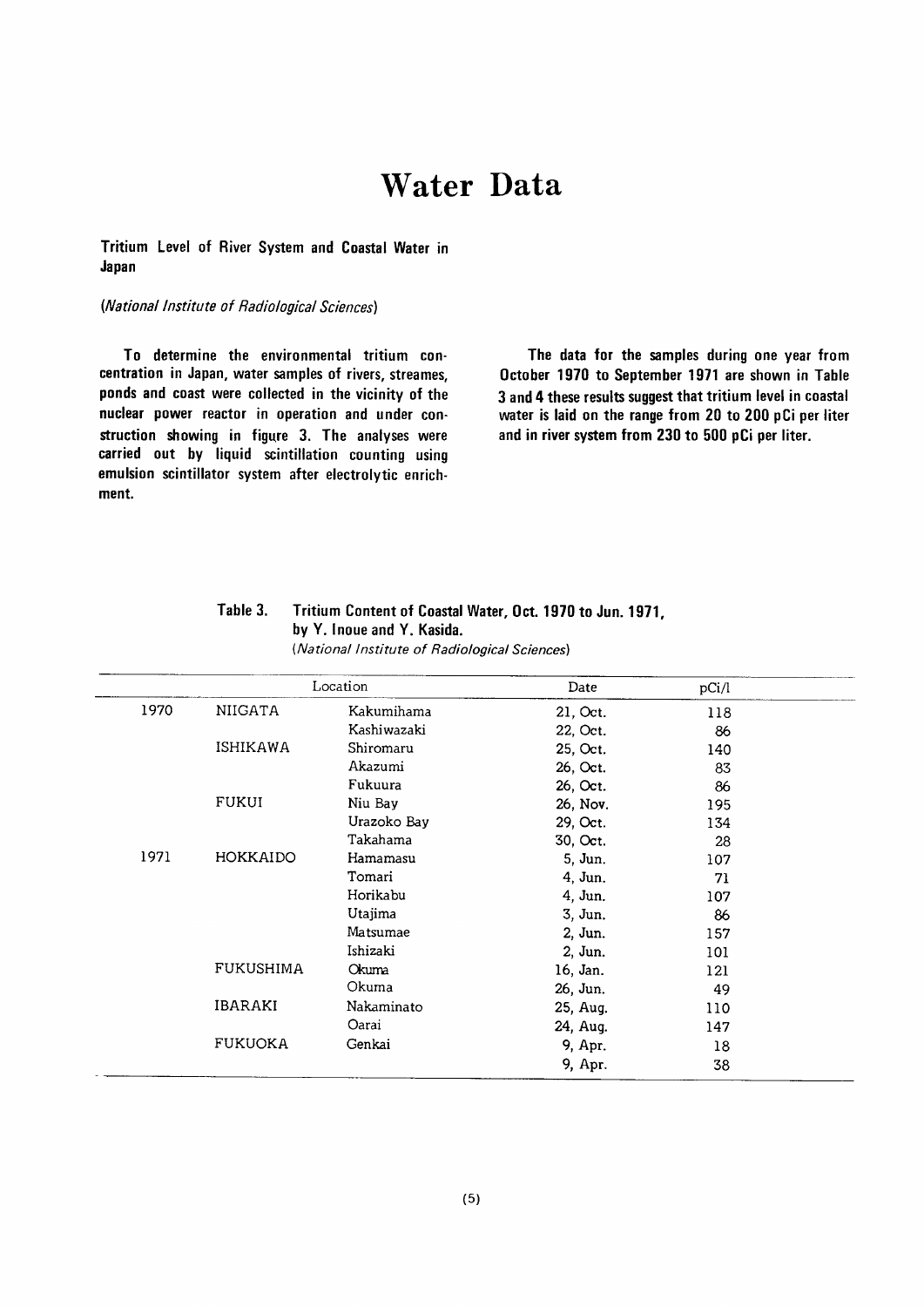#### Table 4. Tritium Content of Rivers, Streams, Lake and Ponds, Oct. 1970 to Sept. 1971, by Y. Inoue and Y. Kasida. (National Institute of Radiological Sciences)

|      | Location         |                |                    | Date     | pCi/1 |
|------|------------------|----------------|--------------------|----------|-------|
| 1970 |                  |                |                    |          |       |
|      | <b>NIIGATA</b>   | Shinanoqawa    | $R$ (Ojiya)        | 21, Oct. | 316   |
|      |                  |                | S. (Kakumi)        | 21, Oct. | 233   |
|      | <b>ISHIKAWA</b>  |                | S. (Shiromaru)     | 29, Oct. | 291   |
|      | <b>FUKUI</b>     | Takamakigawa   | S.<br>(Tsuruga)    | 29, Oct. | 284   |
|      |                  | Chonoike       | P. (Tsuruga)       | 29, Oct. | 236   |
|      |                  | Sekiyagawa     | S. (Tsuruga)       | 29, Oct. | 276   |
|      |                  | Ochiaigawa     | S. (Mihama)        | 26, Nov. | 236   |
|      |                  | Majogawa       | S. (Mihama)        | 26, Nov. | 233   |
| 1971 |                  |                |                    |          |       |
|      | HOKKAIDO         |                | S. (Hamamasu)      | 5, Jun.  | 476   |
|      |                  |                | S. (Tomari)        | 4, Jun.  | 457   |
|      |                  | Utajimagawa    | S. (Utajima)       | 3, Jun.  | 368   |
|      |                  | Ribetsugawa    | S. (Kitahiyama)    | 3, Jun.  | 406   |
|      |                  | Ishizakigawa   | S. (Ishizaki)      | 2, Jun.  | 393   |
|      |                  |                | S. (Matsumae)      | 2, Jun.  | 438   |
|      | <b>FUKUSHIMA</b> | Sakashita damu | S. (Okuma)         | 16. Jan. | 358   |
|      | <b>IBARAGI</b>   | Hinuma         | L.                 | 24. Aug. | 243   |
|      |                  | Hinumagawa     | R.                 | 25. Aug. | 280   |
|      |                  | Nakagawa       | R. (Nakagouchi)    | 3, Sept. | 368   |
|      |                  | Nakagawa       | R. (Minatooohashi) | 25, Aug. | 342   |
|      |                  | Shinkawa       | S. (Kikanba)       | 24, Aug. | 419   |
|      |                  | Kujigawa       | R. (Sakakibashi)   | 24, Aug. | 387   |
|      |                  | Kujigawa       | R. (Kujioohashi)   | 24, Aug. | 353   |
|      |                  | Akogura        | Ρ.                 | 24, Aug. | 502   |
|      | <b>FUKUOKA</b>   | Shimobatameike | P. (Genkai)        | 9, Apr.  | 251   |
|      |                  | Hattagawa      | S. (Genkai)        | 9, Apr.  | 296   |

R; River, S; Stream, L; Lake, P; Pond.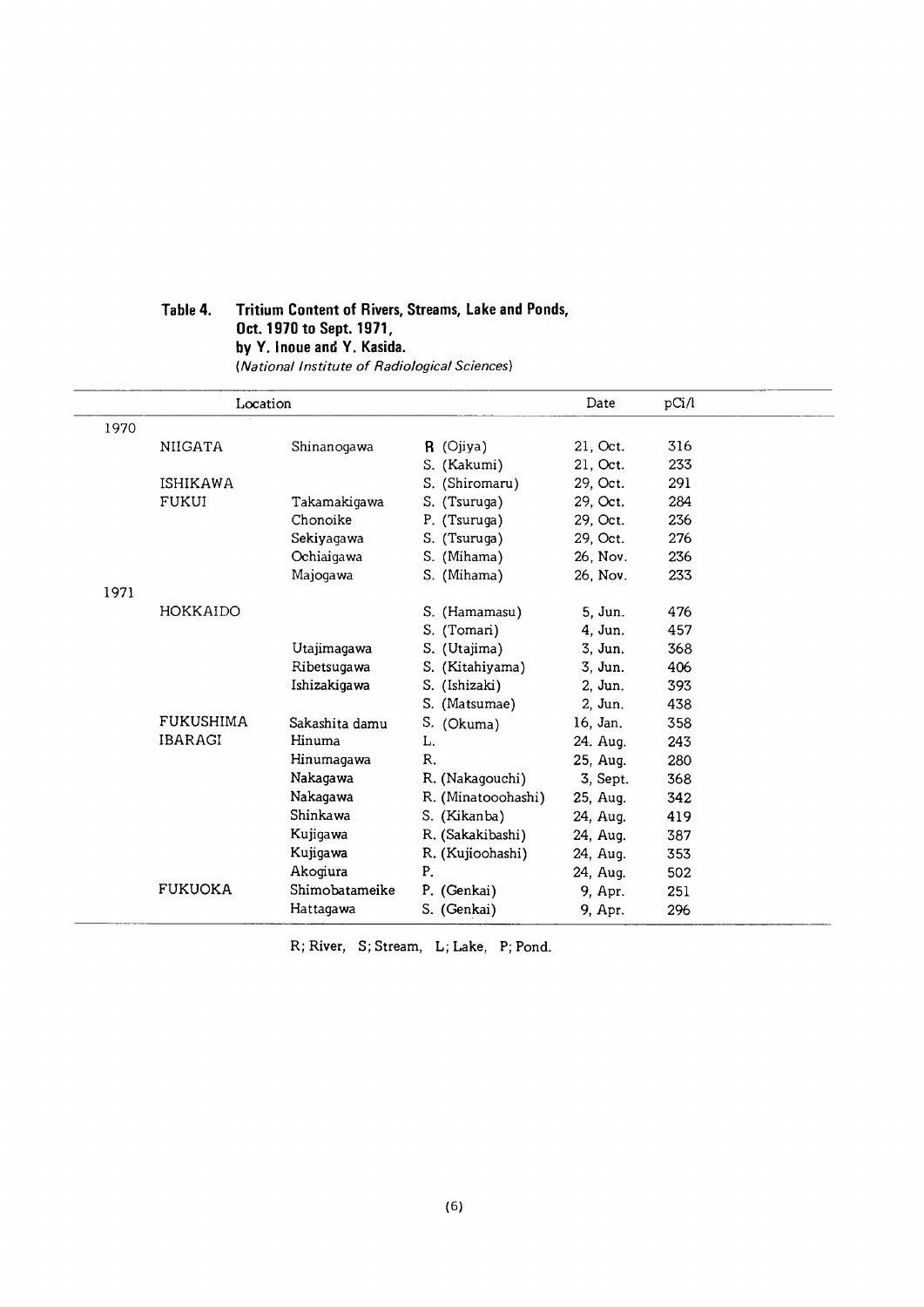Fig. 3. Sampling Locations of River System and Coastal Water in Japan.

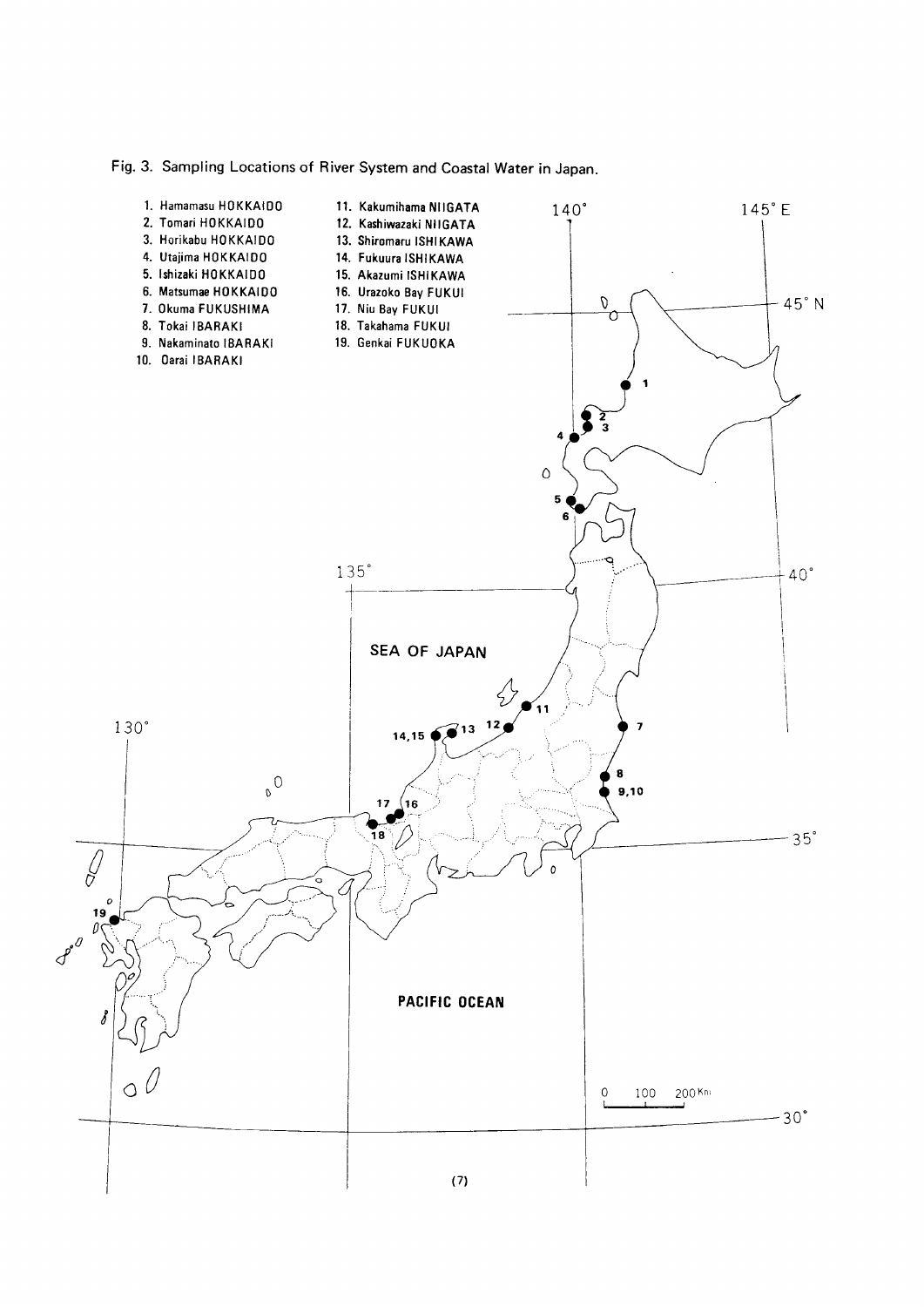### Human Data

#### Strontium-90 in Human Deciduous Teeth

#### (National Institute of Health)

The National Institute of Health has determined Strontium-90 content in Human Deciduous Teeth, as an index of the accumulation of radioactivity in children, since 1961.

About 92,400 human deciduous teeth have been collected from various area in Japan for ten years. Teeth of children in 3 areas as shown in Figure 7 were subjected to the analysis.

One sample was sufficient to be of 50 to 70 incisors and of 30 to 50 molars for teeth from children born between 1958 and 1964.

The results of Strontium-90 content of teeth from children born during the period 1948 to 1964 in the Kanto District are shown in Table 5 and Figure 4. The risults obtained during the period 1950 to 1964 in the Tokai District are also shown in Table 6 and Figure 5.

Table 7 and Figure 6 shows the results during the period 1957 to 1963 in the Hokuriku District.

| Table 5. |                          | <sup>90</sup> Sr in Human Deciduous Teeth of Children |
|----------|--------------------------|-------------------------------------------------------|
|          |                          | born in Kanto District $-1648$ to 1964 $-$            |
|          | by T. Nagai and T. Ishii |                                                       |
|          |                          | (National Institute of Health)                        |

| (National Institute of Health) |  |
|--------------------------------|--|
|                                |  |

|            |                      |                            | $(pCi/qCA \pm S.E.)$ |  |
|------------|----------------------|----------------------------|----------------------|--|
| Birth Year | Breast Fed           | Mixed Fed                  | Bottle Fed           |  |
| 1948       | $0.04 \pm 0.01$ (1)  |                            |                      |  |
| 1949       | $0.07 \pm 0.01$ (1)  |                            |                      |  |
| 1950       | $0.17 \pm 0.04$ (2)  |                            |                      |  |
| 1951       | $0.18 \pm 0.05(3)$   |                            |                      |  |
| 1952       | $0.23 \pm 0.04(7)$   | $0.19 \pm 0.03(3)$         |                      |  |
| 1953       | $0.26 \pm 0.03(5)$   | $0.24 \pm 0.06(4)$         |                      |  |
| 1954       | $0.30 \pm 0.04$ (13) | $0.45 \pm 0.09(7)$         | $0.46 \pm 0.04(4)$   |  |
| 1955       | $0.72 \pm 0.07(18)$  | $0.88 \pm 0.13(7)$         | $1.14 \pm 0.16(7)$   |  |
| 1956       | $0.78 \pm 0.07$ (19) | $\pm$ 0.08 (12)<br>$0.99-$ | $1.33 \pm 0.20(5)$   |  |
| 1957       | $0.87 \pm 0.12(14)$  | $\pm$ 0.20 (11)<br>1.58    | $2.03 \pm 0.28(7)$   |  |
| 1958       | $1.23 \pm 0.09(13)$  | $1.73 \pm 0.16(11)$        | $2.46 \pm 0.19(8)$   |  |
| 1959       | $1.32 \pm 0.17(9)$   | $2.52 \pm 0.19(9)$         | $2.69 \pm 0.17(8)$   |  |
| 1960       | $1.44 \pm 0.17(7)$   | 1.96 $\pm$ 0.20 (9)        | $2.62 \pm 0.16(8)$   |  |
| 1961       | $1.41 \pm 0.16(7)$   | 1.81<br>± 0.10(7)          | $2.22 \pm 0.26(6)$   |  |
| 1962       | $1.95 \pm 0.14(5)$   | $3.44 \pm 0.21(6)$         | $3.37 \pm 0.31(5)$   |  |
| 1963       | $3.91 \pm 0.28(5)$   | $\pm 0.47(6)$<br>6.20      | 6.56 $\pm$ 0.75 (5)  |  |
| 1964       | $4.66 \pm 0.11(3)$   | 8.88<br>$\pm$ 0.74 (3)     | $10.22 \pm 0.10(2)$  |  |

Number of samples analyzed in parentheses.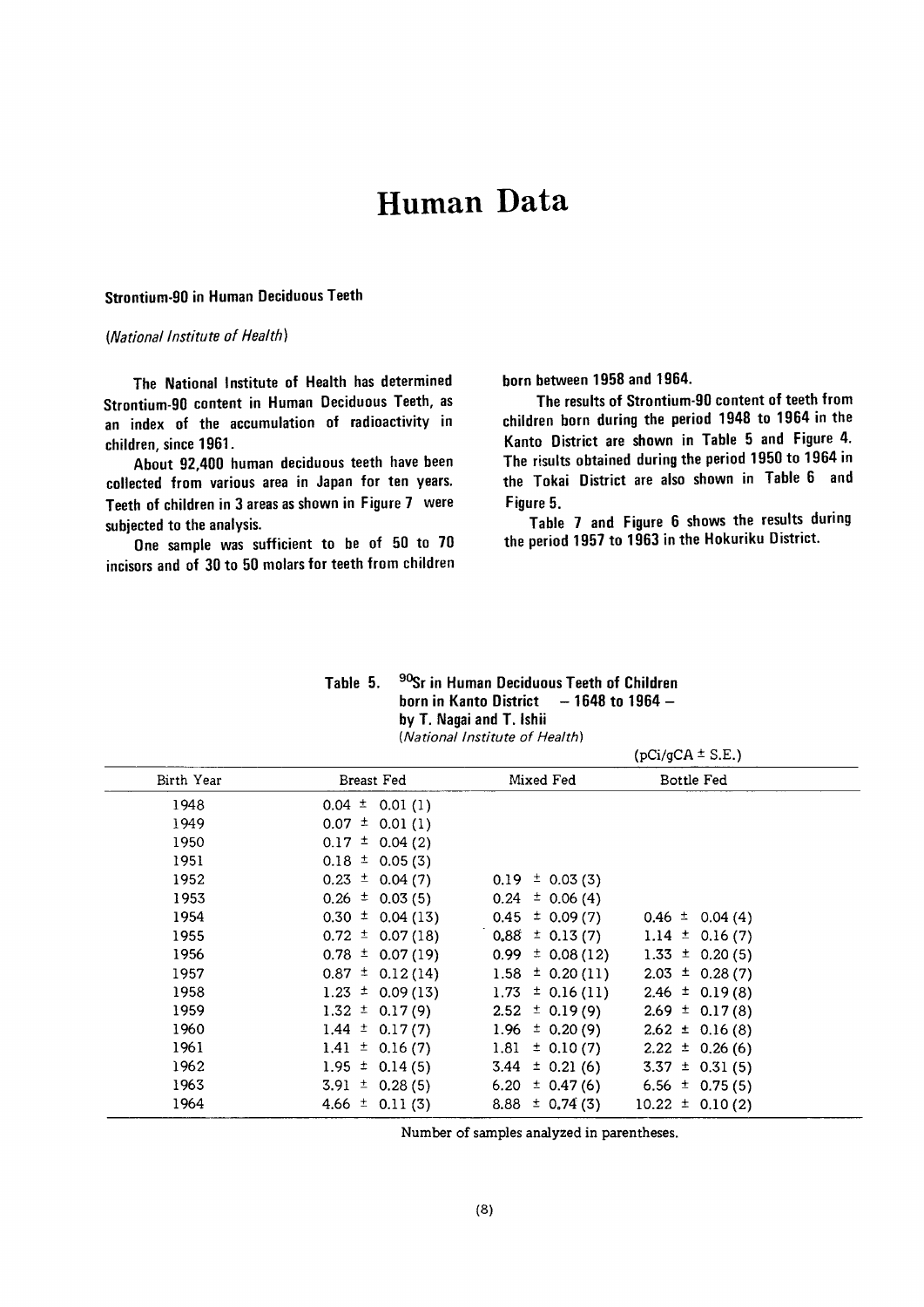

Figure 4. Sr-90 Contents in Human Deciduous Teeth (Kanto)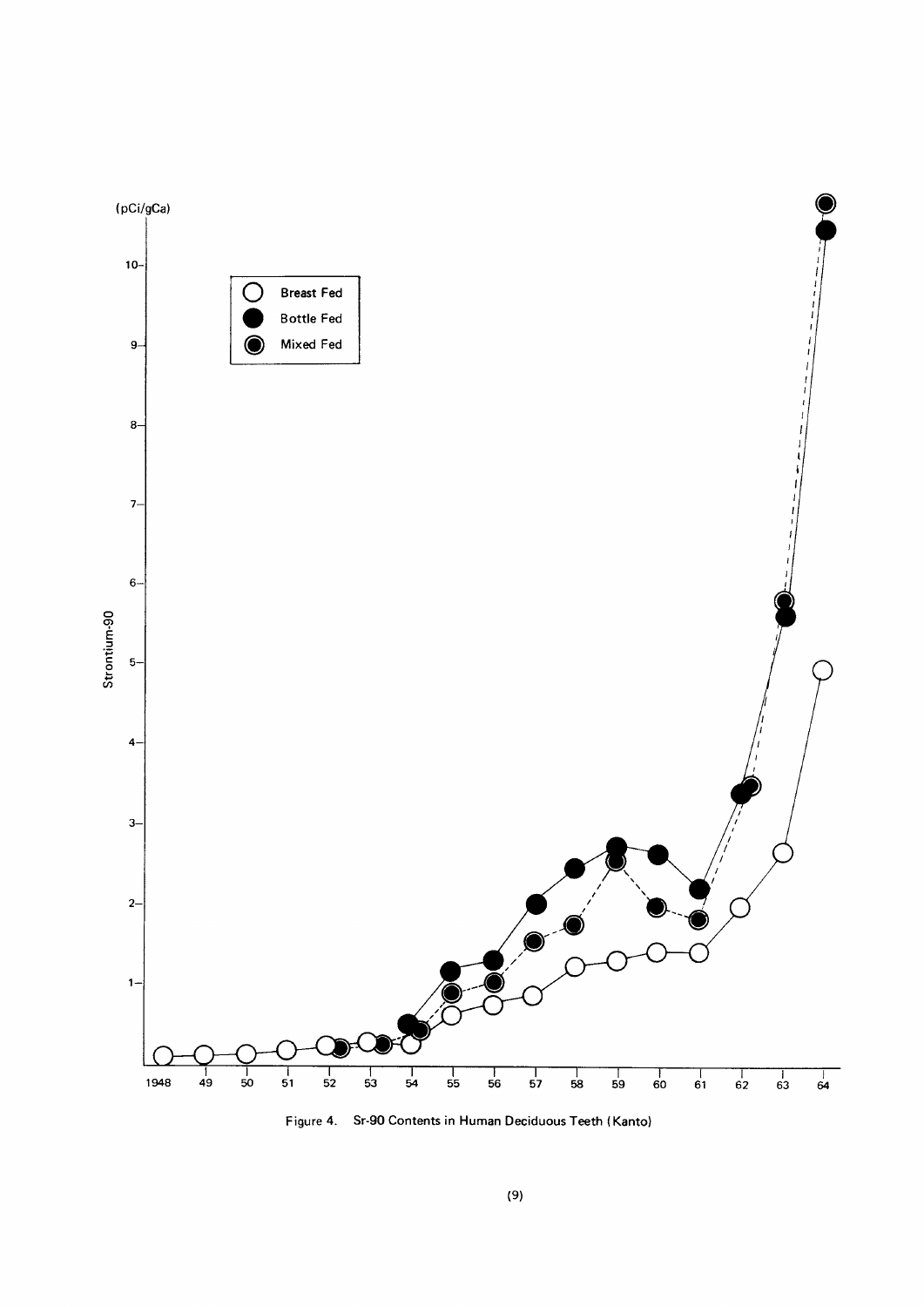| Table 6. | <sup>90</sup> Sr in Human Deciduous Teeth or Children |
|----------|-------------------------------------------------------|
|          | born in Tokai District<br>$-1950$ to 1964 $-$         |
|          | by T. Nagai and T. Ishii                              |
|          | (National Institute of Health)                        |

| Birth Year | Breast Fed          | Mixed Fed           | Bottle Fed          |
|------------|---------------------|---------------------|---------------------|
| 1950       | $0.16 \pm 0.02$ (1) |                     |                     |
| 1951       | $0.08 \pm 0.02(1)$  |                     |                     |
| 1952       | $0.11 \pm 0.01(1)$  |                     |                     |
| 1953       | $0.22 \pm 0.02(1)$  | $0.29 \pm 0.03$ (1) |                     |
| 1954       | $0.32 \pm 0.08(3)$  | $0.43 \pm 0.02(1)$  | $1.04 \pm 0.06$ (1) |
| 1955       | $0.60 \pm 0.07(2)$  | Ŧ                   |                     |
| 1956       | $0.88 \pm 0.07(5)$  | $1.12 \pm 0.09(1)$  |                     |
| 1957       | $0.99 \pm 0.15(6)$  | $1.11 \pm 0.08(2)$  | $2.28 \pm 0.06$ (1) |
| 1958       | $1.62 \pm 0.26(6)$  | $1.64 \pm 0.14(4)$  | $2.76 \pm 0.08(2)$  |
| 1959       | $1.64 \pm 0.13(10)$ | $2.36 \pm 0.19(4)$  | $3.13 \pm 0.67(3)$  |
| 1960       | $1.63 \pm 0.18(10)$ | $2.21 \pm 0.18(6)$  | $2.80 \pm 0.19(3)$  |
| 1961       | $1.61 \pm 0.14(6)$  | $1.74 \pm 0.10(5)$  | $2.18 \pm 0.13(2)$  |
| 1962       | $1.87 \pm 0.15(7)$  | $2.90 \pm 0.17(4)$  | $3.54 \pm 0.46(3)$  |
| 1963       | $2.90 \pm 0.21(7)$  | $4.89 \pm 0.57(4)$  | $6.84 \pm 0.47(5)$  |
| 1964       | $4.16 \pm 0.26(4)$  | 7.56 $\pm$ 0.31 (3) | $10.09 \pm 0.51(3)$ |

Number of samples analyzed in parentheses.

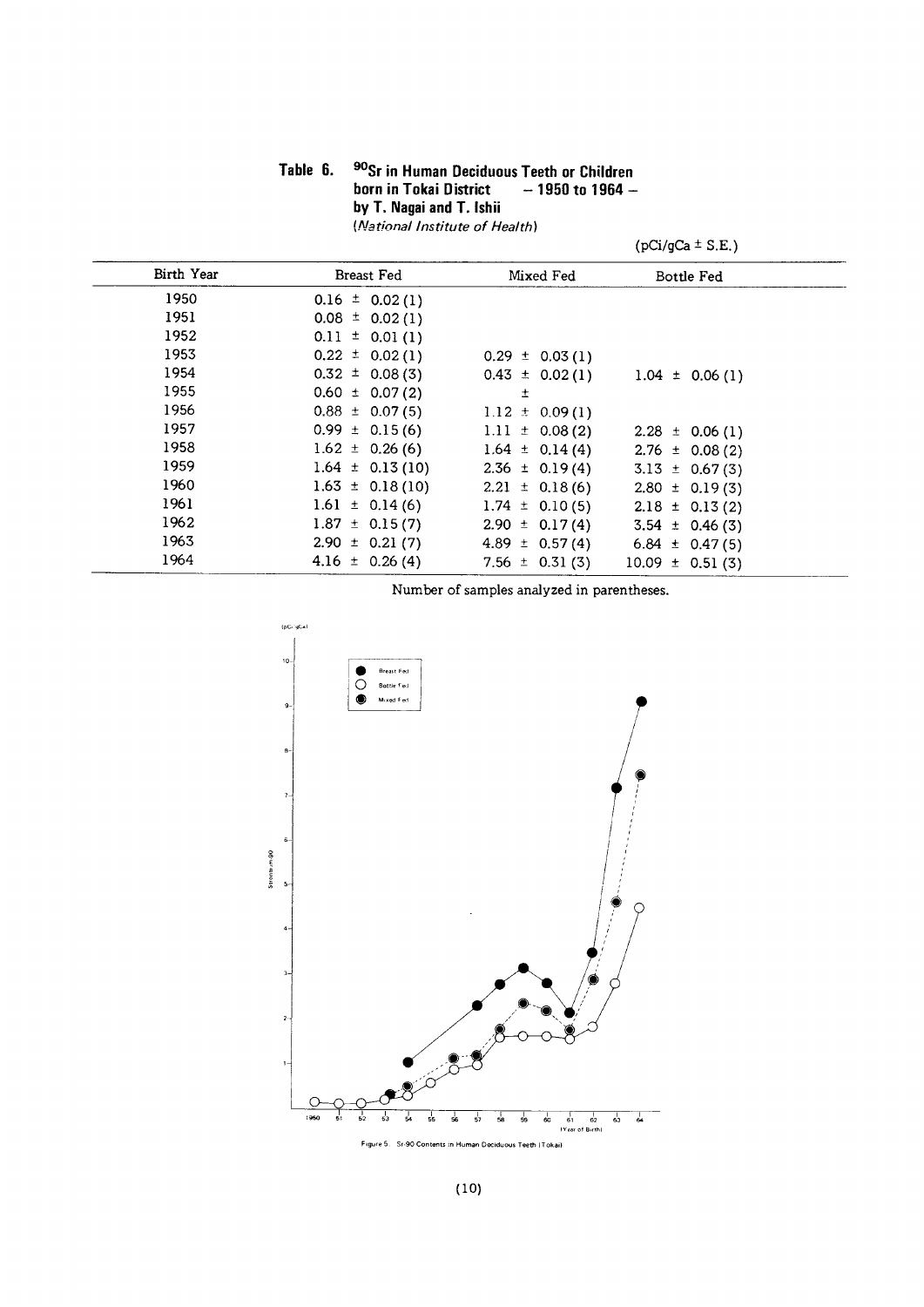#### 90Sr in Human Deciduous Teeth of Children Table 7. born in Hokuriku District  $-1957$  to 1963  $$ by T. Nagai and T. Ishii (National Institute of Health)

 $(pCi/gCa \pm S.E.)$ 

| Birth Year | <b>Breast Fed</b>  | Mixed Fed          | <b>Bottle Fed</b>  |  |
|------------|--------------------|--------------------|--------------------|--|
| 1957       | $1.06 \pm 0.09(1)$ |                    |                    |  |
| 1958       | $1.36 \pm 0.73(2)$ | $2.71 \pm 0.06(1)$ |                    |  |
| 1959       | $2.19 \pm 0.30(2)$ | $3.63 \pm 0.10(1)$ |                    |  |
| 1960       | $1.84 \pm 0.13(5)$ | $2.46 \pm 0.17(3)$ | $2.32 \pm 0.30(2)$ |  |
| 1961       | $1.97 \pm 0.17(5)$ | $2.47 \pm 0.18(3)$ | $2.32 \pm 0.30(2)$ |  |
| 1962       | $2.25 \pm 0.02(2)$ | $3.03 \pm 0.19(3)$ | $3.58 \pm 0.27(2)$ |  |
| 1963       | $3.82 \pm 0.03(2)$ | $4.92 \pm 0.12(1)$ | $5.83 \pm 0.13(1)$ |  |

Number of sample analyzed in parentheses.



Figure 6. Sr-90 Contents in Human Deciduous Teeth (Hokuriku)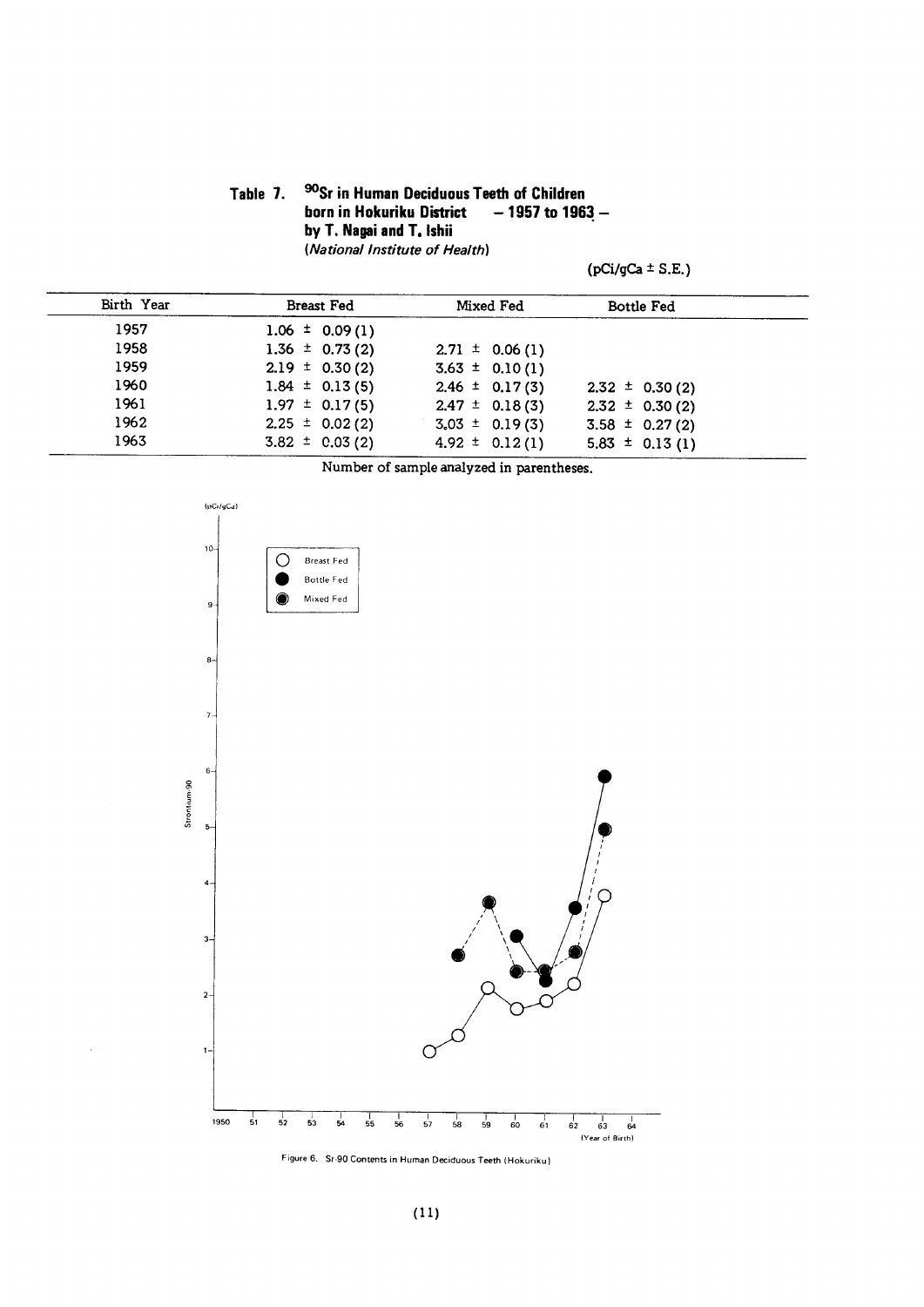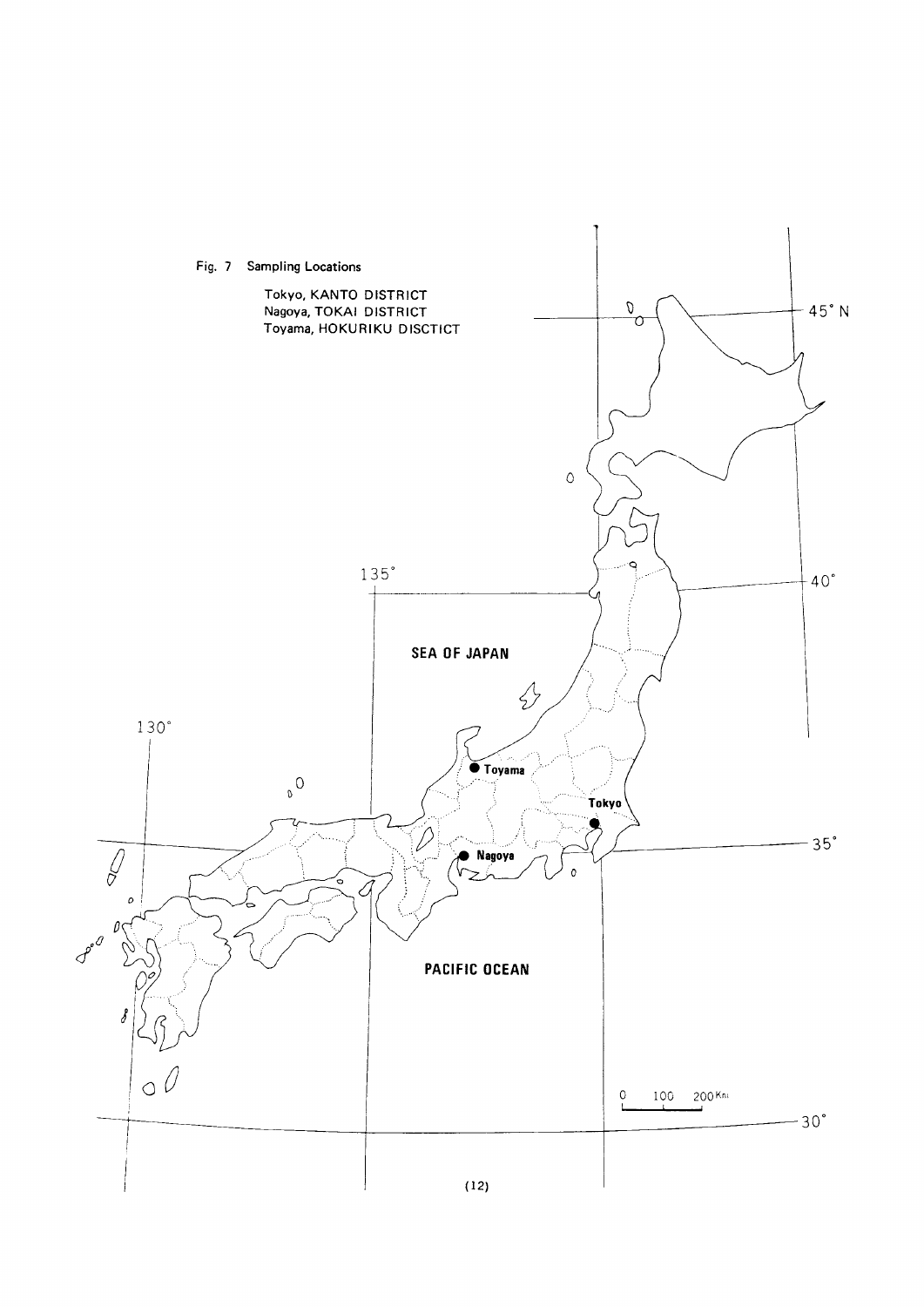### Data of Nuclear Test of the People's Republic of China

Meteorological Data

### 12th Nuclear Test

**Gross Beta-Radioactivity in Upper Air** 

(Research and Development H.Q., Japan Defense Agency)

Scince 1960, Research and Development H.Q., Japan Defense Agency has measured the radioactivity of the radioactive debris in the lower level of the stratosphere and tropopause at regular intervals, using aircrafts with air-born dust sampler under the wing.

Just after the 12th Nuclear Test of China, the

special measurements were carried out over three areas of Japan as shown Figure 8.. The gross beta-activity of each collected sample did not show any remarkable change, and was in almost same level as usual.

Results obtained by the special measurements are shown in Table 8.

Table 8. Gross  $\beta$ -activity in Upper Air by K. Kenmochi, S. Igarashi, K. Kitazawa, T. Matsumura, M. Onuma, T. Akimoto (Research & Development H.Q., Japan Defense Agency)

 $[unit = pCi/m^3]$ 

|                  |                                  | Sampling Area    |                            |                            |                            |                  |                        |
|------------------|----------------------------------|------------------|----------------------------|----------------------------|----------------------------|------------------|------------------------|
| Sampling<br>Date |                                  | Altitude         |                            |                            | Noath Area                 | Middle Area      | Western Area           |
| Nov. 19,         | 18:07<br>20:35<br>21:28<br>23:12 | 37,000<br>37,000 | (feet)<br>35,000           |                            |                            | $3.2*$<br>$3.3*$ | $3.7*$                 |
| Nov. 20.         | 01:27<br>01:40<br>02:43<br>03:42 | 37,000<br>37,000 | 30,000<br>30,000<br>30,000 |                            | $1.8*$<br>$1.8*$<br>$0.6*$ | $0.4*$<br>$0.4*$ |                        |
|                  | 04:51<br>08:40<br>11:51          |                  | 30,000                     | 18,000<br>18,000           | $1.0*$                     |                  | $0.15***$<br>$0.17***$ |
| Nov. 25.         | 08:42<br>08:53<br>09:30          |                  | 1                          | 16,000<br>16,000<br>16,000 | $0.14***$                  | $0.10***$        | $0.08*$                |

Remarks

1)  $*$  : Corase A (See in Fig. 9) 2) \*\*: Coarse B (See in Fig. 9)

3) Usual value of radioactivity density before the 11th Nuclear Test was less than  $3.2$  pCi/m<sup>3</sup>.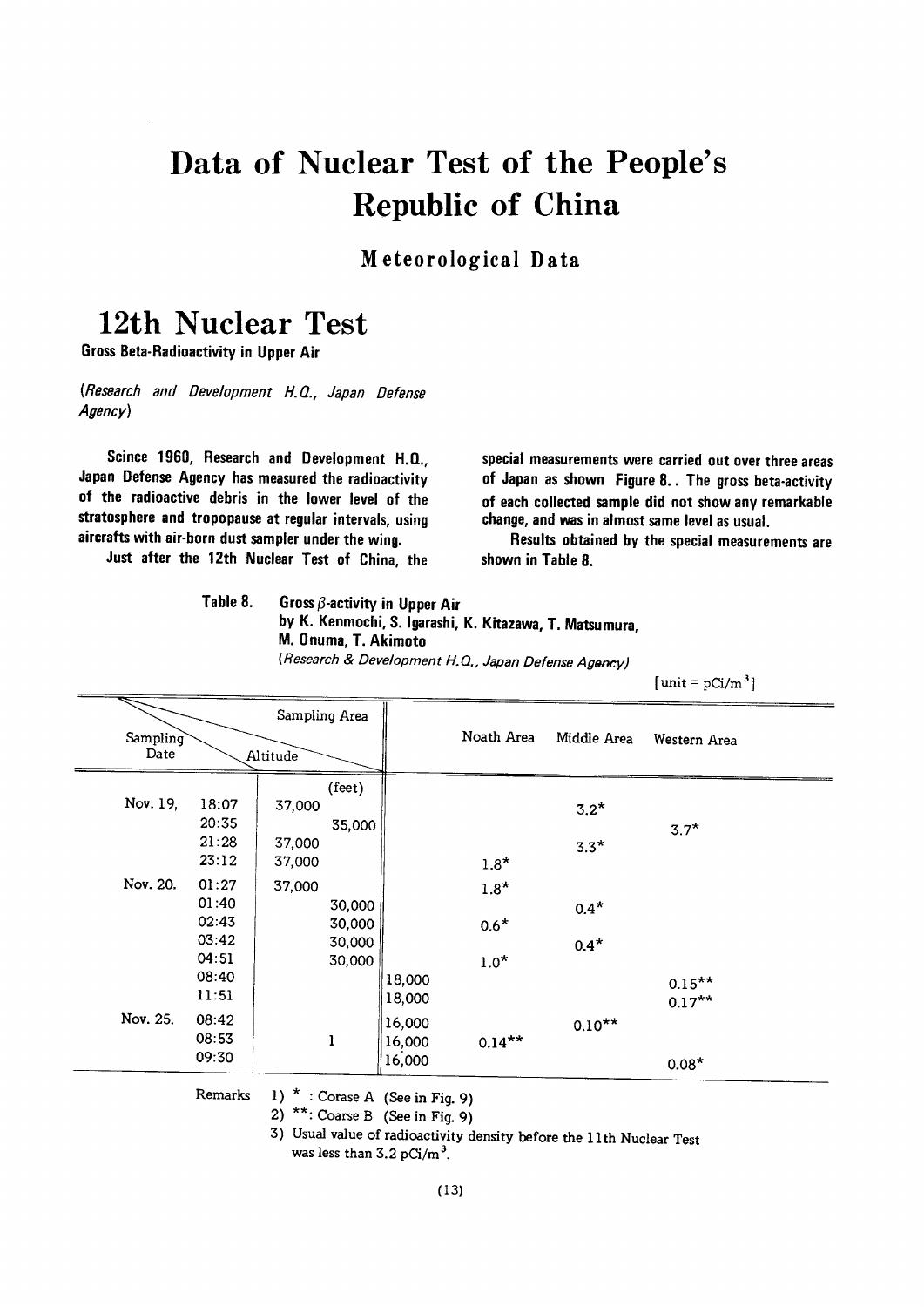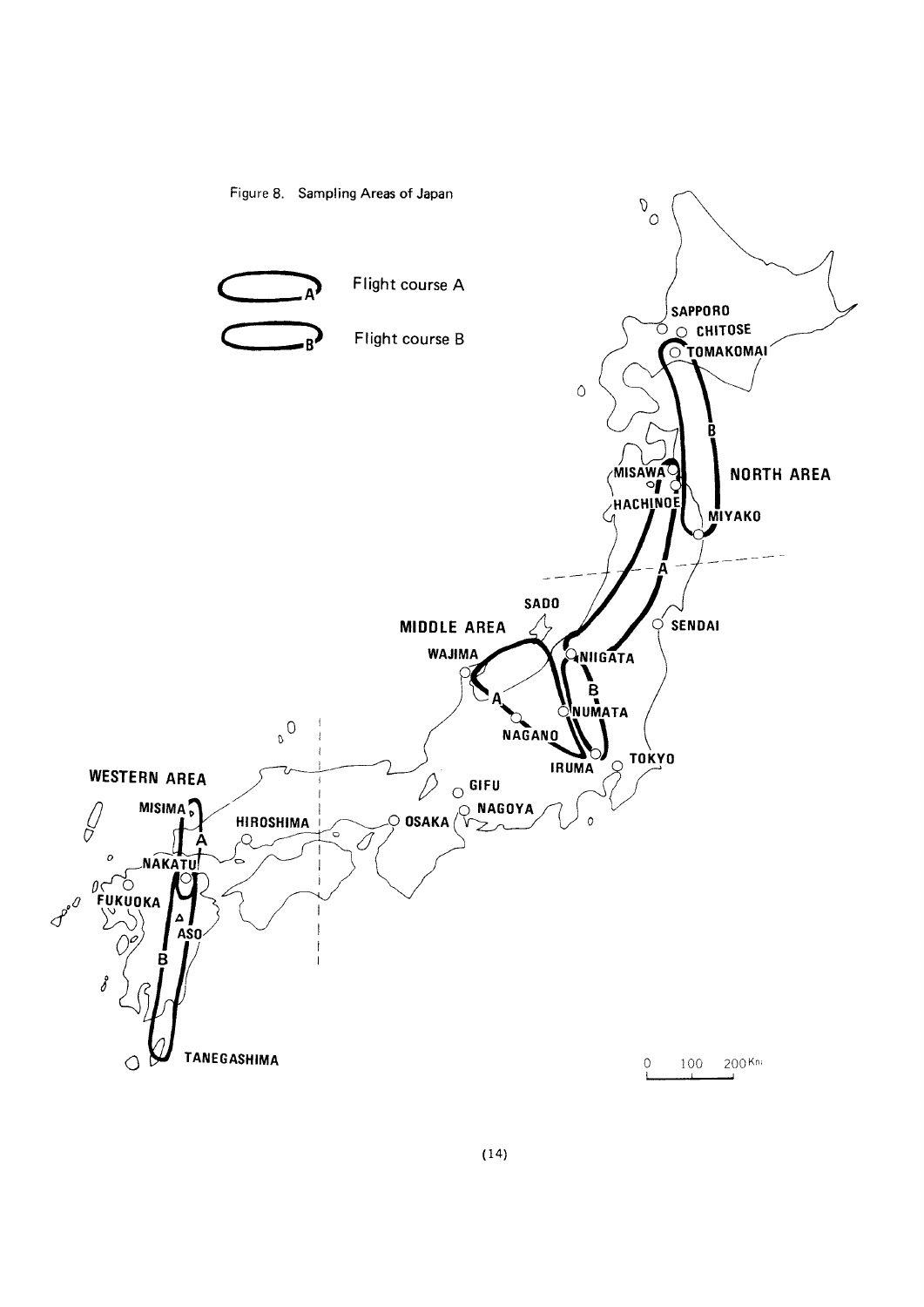### 13th Nuclear Test

**Gross Beta-Radioactivity in Rain and Dry Fallout** 

#### (National Institute of Radiological Sciences)

Daily rain and dry fallout samples were countinuausly from (9 a.m. to the next 9 a.m.) collected on the roof of the building of National Institute of Radiological Sciences in Chiba city, to determine the gross Beta-activity.

Gross Better-activity was measured with a Geiger-Miller counter using the standard of Uranium Oxide  $(U_3O_8)$ .

are shown in Table 9..

In the sample of the  $10th - 14th$ , Jan., 1972 Neptunium-239 and Technetium-99m and other short

are Results obtained during 8th to 14th, January 1972 lived radionuclides were detected by  $\gamma$ -ray spectroscopic method using NaI(T1) and Ge(Li) detector. The  $\gamma$ -ray spectrum of the sample are shown in Figure 9.

Sampled milk at two stations in Chiba-city was analyzed concerning radioactive lodine. The result was shown in Table 10.

Sampling location of Chiba-city was shown in Figure 10.

| Table 9. | Gross $\beta$ -radioactivity in Rain and Dry Fallout<br>collected in a tray at Chiba City |
|----------|-------------------------------------------------------------------------------------------|
|          | $-8$ th to 14th Jan., 1972 $-$<br>by K. Kamada, M. Arai, M. Yukawa and M. Saiki           |
|          | (National Institute of Radiological Sciences)                                             |

| Date of Sampling        | Date of Determination | Gross $\beta$ -activity (mCi/km <sup>2</sup> ) |  |
|-------------------------|-----------------------|------------------------------------------------|--|
| $8 \sim 9$ Jan., 1972   | 9 Jan., 1972          | 0.01                                           |  |
| $9 \sim 10$ Jan., 1972  | 10 Jan., 1972         | 0.02                                           |  |
| $10 \sim 11$ Jan., 1972 | 11 Jan., 1972         | 37.8                                           |  |
| $11 \sim 12$ Jan., 1972 | 12 Jan., 1972         | 28.2                                           |  |
| $12 \sim 13$ Jan., 1972 | 13 Jan., 1972         | 9.9                                            |  |
| $13 \sim 14$ Jan., 1972 | 14 Jan., 1972         | 9.9                                            |  |

Table 10. Radioactive lodine in Milk collected in Chiba City  $-9$ th to 14th Jan., 1972  $-$ 

by H. Kamada, G. Tanaka, H. Kawamura and M. Saiki

(National Institute of Radiological Sciences)

| Sampled From      | Date of Sampling | Date of Determination | Concentration of<br>Radioactive Iodine<br>$(pCi/\ell)$ | Remarke |  |
|-------------------|------------------|-----------------------|--------------------------------------------------------|---------|--|
| Farm              | 9 Jan., 1972     | 9 Jan., 1972          | 0                                                      | Nal     |  |
| Farm              | 10 Jan., 1972    | 10 Jan., 1972         | 0                                                      | NaI     |  |
| Farm              | 11 Jan., 1972    | 11 Jan., 1972         | 0                                                      | NaI     |  |
| Collecting center | 12 Jan., 1972    | 12 Jan., 1972         | $(0.5 \pm 0.6)$                                        | CA      |  |
| Farm              | 12 Jan., 1972    | 12 Jan., 1972         | (25±3)                                                 | NaI     |  |
| Collecting center | 13 Jan., 1972    | 13 Jan., 1972         | 0                                                      | CA      |  |
| Farm              | 13 Jan., 1972    | 13 Jan., 1972         | (37±4)                                                 | NaI     |  |
| Collecting center | 14 Jan., 1972    | 14 Jan., 1972         | $(2.3 \pm 1.1)$                                        | CA      |  |
| Farm              | 14 Jan., 1972    | 14 Jan., 1972         | (13±3)                                                 | NaI     |  |

\* Detectable limits

Radiochemical analysis; CA; about 1pG/Q

milk matrix by NaI (Tl); NaI; about 50pG/l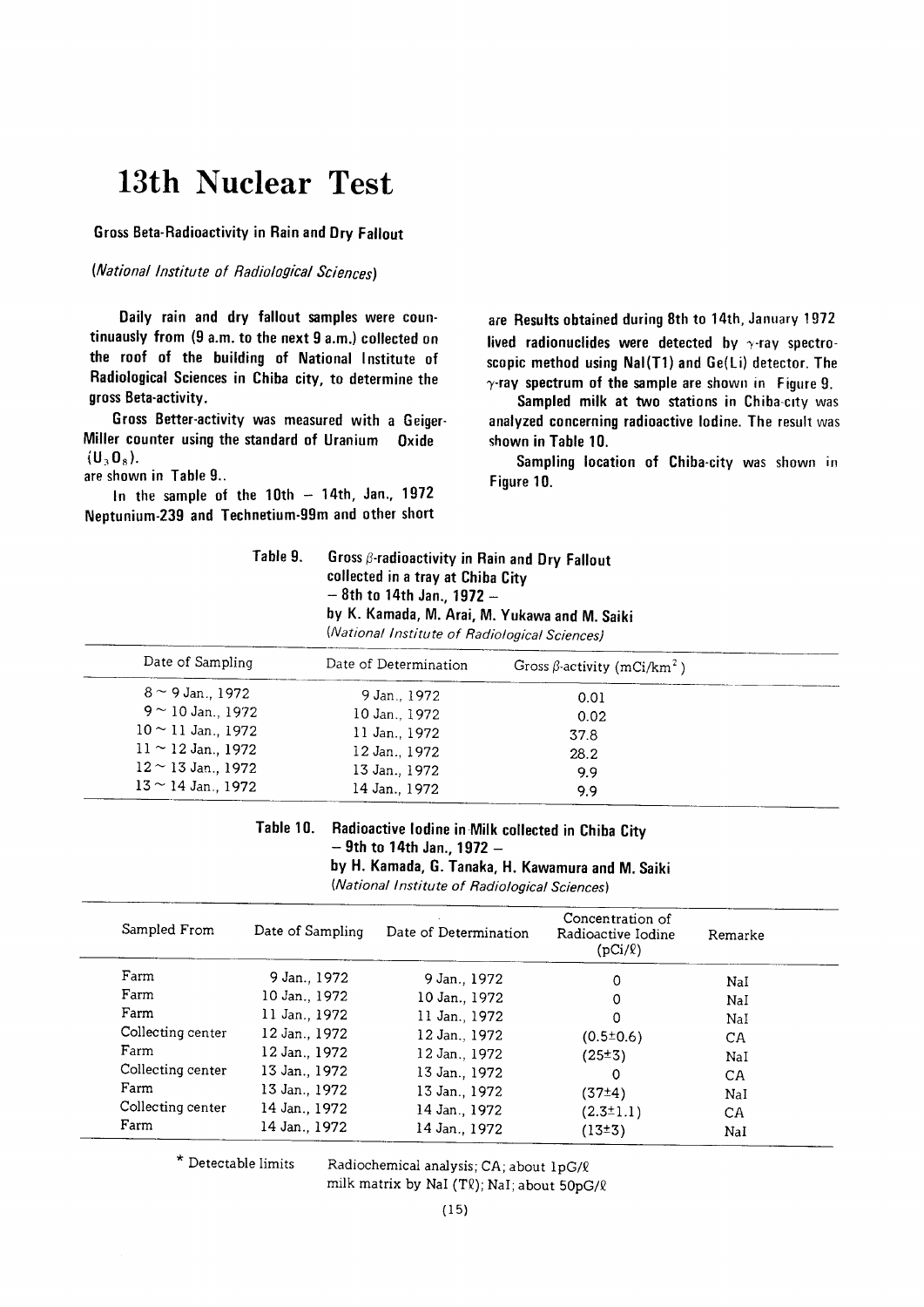

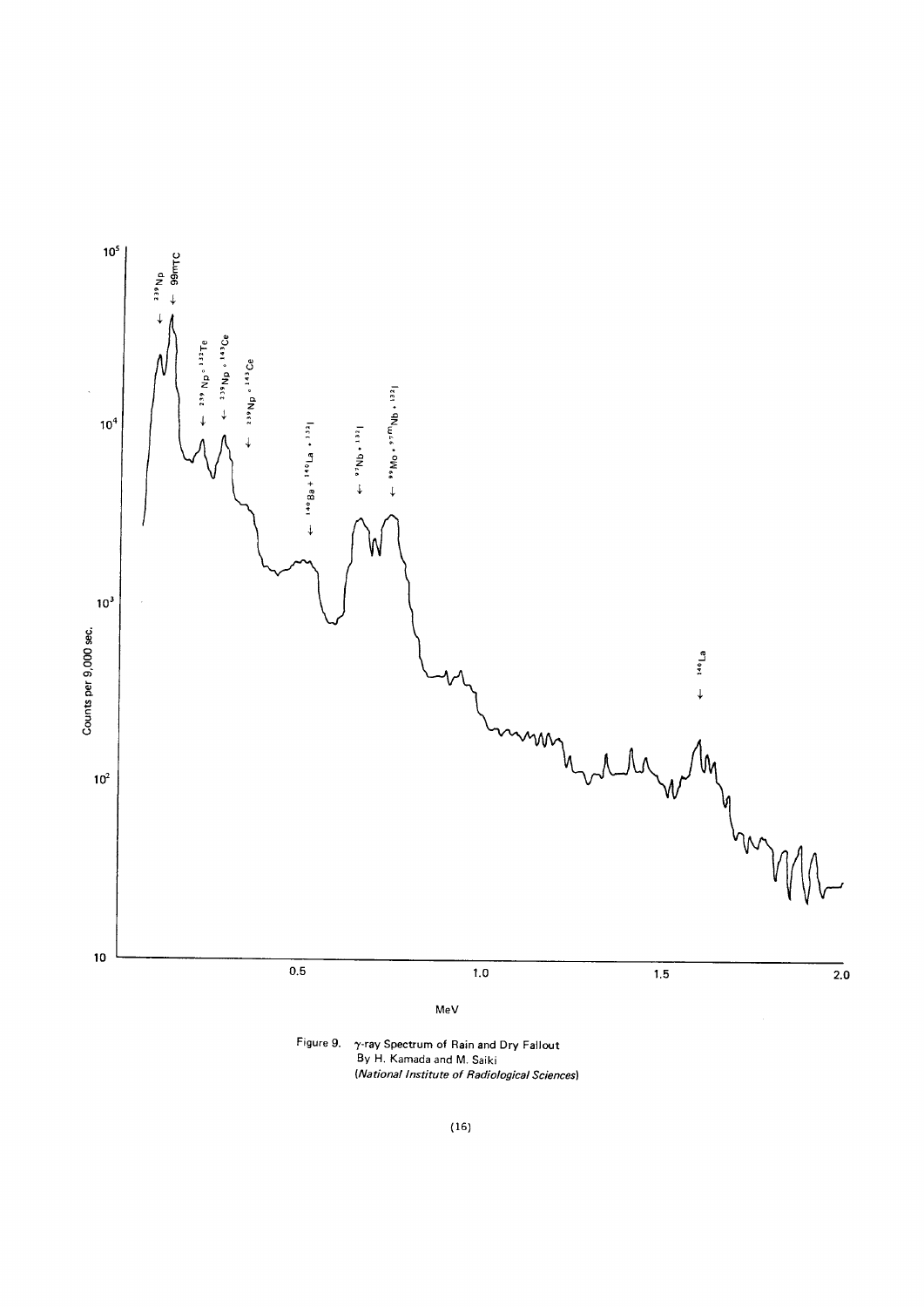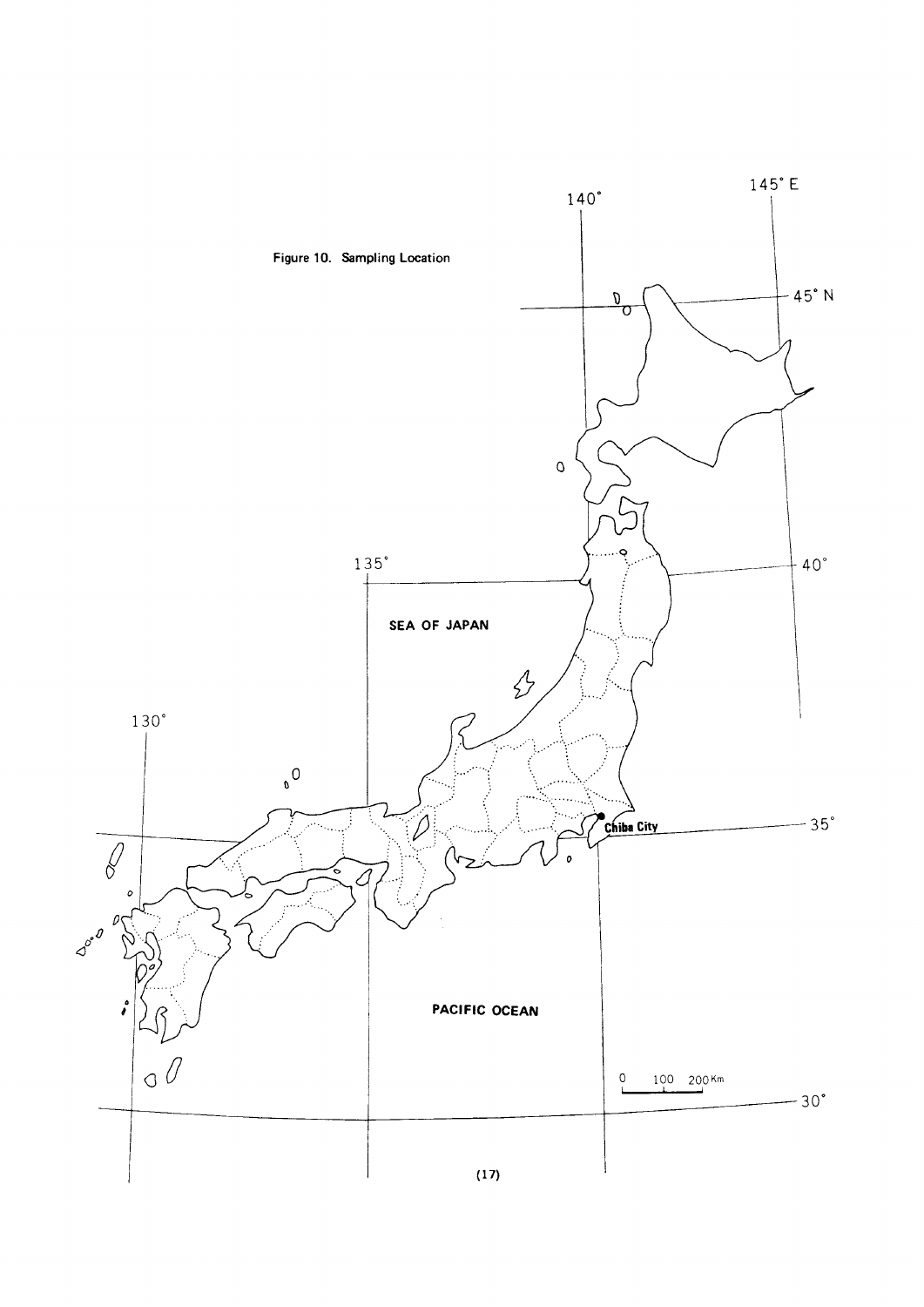#### **Gross Beta-radioactivity in Rain and Airborne Dust**

#### (Japan Meteorological Agency)

Survey of gross Beta-radioactivity in rain and airborne dust has been conducted by using the data from 13 stations of Japan Meteorological Agency shown in Figure 14.

The procedures of sampling and counting are same as those described on No. 5 of this publication series.

The 13th nuclear test of the People's Republic of China was carried out on 7th January, 1972. It is believed that the test area is the neighborhood of Lake Lop Nor (40°N, 90°E), about 4000 km west-northwest of Tokyo.

In Japan abnormal microbarographic disturbance which was caused by the nuclear test was not observed, therefore the magnitude of this explosion may have been in low energy range.

The data of gross Beta-radioactivity for 8th-14th and The levels January, 1972 are shown in table of radioactivity in rain showed some departure from those normal conditions at several stations during the period of 12th-14th. At Osaka radioactivity in airborne dust showed slight increase on 13th.

It is estimated from the air mass trajectry that the radioactive debries emitted into the troposphere over Japan one day and a half after the explosion through an altitude of about 10 km (300mb level), as shown in Figure 11.

| Table 11. | Gross Beta-Radioactivity in Rain, Jan. 9–14, 1972 |
|-----------|---------------------------------------------------|
|           | Compiled by N. Banno, H. Honda and H. Ueno        |
|           | (Japan Meteorological Agency)                     |

| Date         | Jan. 1972  |                          |                          |                                 |                                 |                          |  |
|--------------|------------|--------------------------|--------------------------|---------------------------------|---------------------------------|--------------------------|--|
| Station      | 9          | 10                       | 11                       | 12 <sup>2</sup>                 | 13                              | 14                       |  |
| Wakkanai     | шm.        | $\overline{\phantom{0}}$ | $\overline{\phantom{0}}$ | $\overline{\phantom{a}}$<br>0.6 | $\overline{\phantom{a}}$<br>0.6 | -                        |  |
| Sapporo      |            |                          |                          | 5.0                             | 9.0                             |                          |  |
| Kushiro      |            |                          |                          | 0.0<br>0.0                      | 1.3<br>2.6                      |                          |  |
| Sendai       | -          |                          |                          | 0.5<br>10.0                     | 0.1<br>0.9                      | 0.1<br>0.3               |  |
| Akita        | 0.0<br>0.0 |                          |                          |                                 | 1.2<br>19.0                     | 1.2<br>4.8               |  |
| Tokyo        |            |                          | 0.0<br>0.0               | 0.8<br>60.0                     | 1.1<br>3.9                      | $\overline{\phantom{0}}$ |  |
| Wajima       |            |                          | $\overline{\phantom{0}}$ | 0.7<br>3.0                      | 0.6<br>5.0                      | 1.8<br>7,2               |  |
| Hachijojima  |            |                          | 0.0<br>0.0               | 0.0<br>0.0                      | 0.0<br>0.0                      | 0.7<br>20.0              |  |
| Osaka        |            |                          | 0.0<br>0.0               | 0.0<br>0.0                      | -                               |                          |  |
| Yonago       |            |                          | 0.0<br>0.0               | 0.0<br>0.0                      | 0.2<br>0.2                      |                          |  |
| Murotomisaki |            |                          | 0.0<br>0.0               | 0.0<br>0.0                      | -                               |                          |  |
| Fukuoka      |            |                          | 0.0<br>0.0               | 0.0<br>0.0                      | 0.6<br>4.0                      |                          |  |
| Kagoshima    |            | 0.0<br>0.0               | 0.0<br>0.0               | 0.0<br>0.0                      |                                 |                          |  |

 $-$ : Observation is not carried out because the daily rainfall amount is less than 1mm.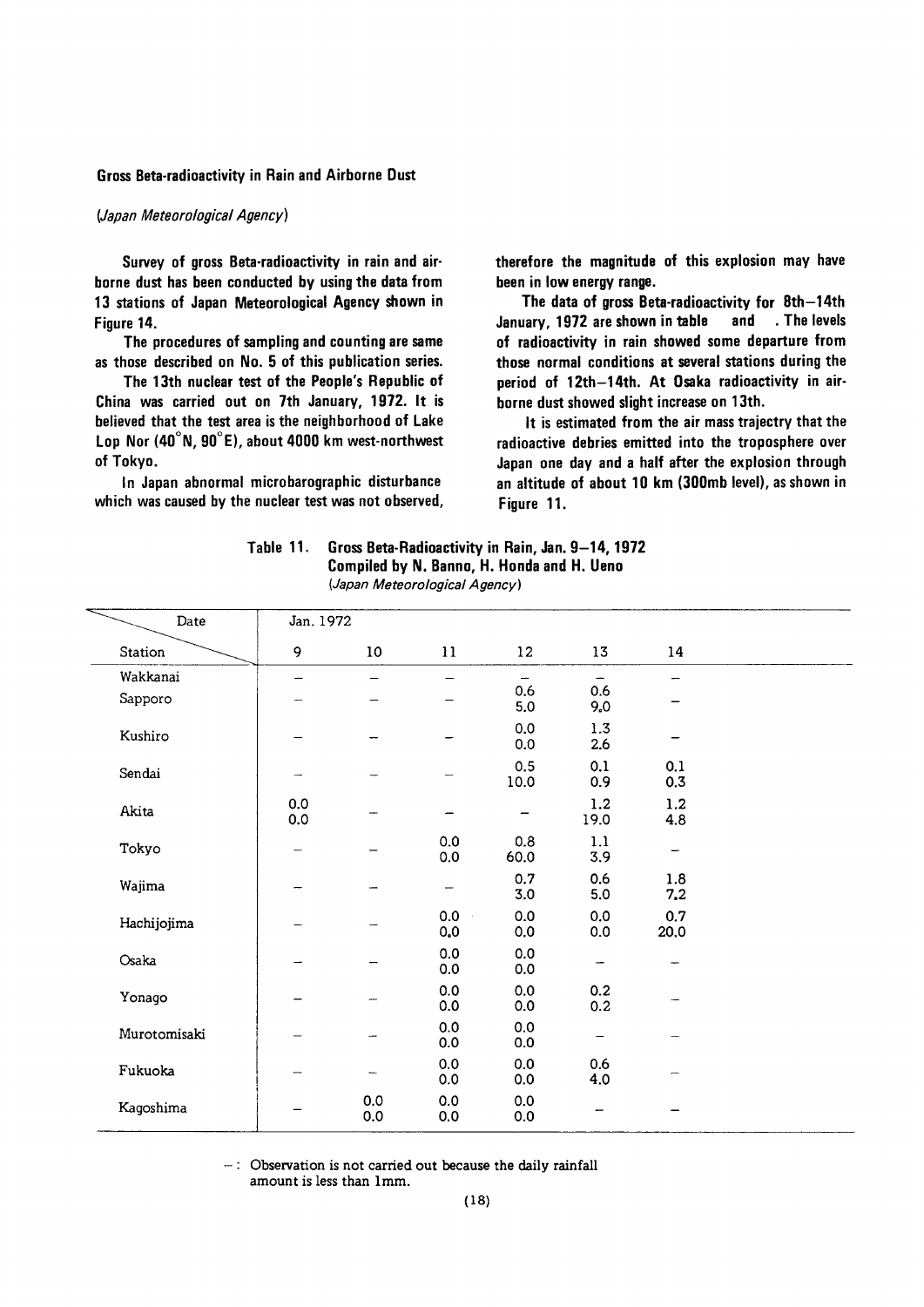|         |           |     |     |     |     | (pCi/m <sup>3</sup> ) |     |  |
|---------|-----------|-----|-----|-----|-----|-----------------------|-----|--|
| Date    | Jan. 1972 |     |     |     |     |                       |     |  |
| Station | 8         | 9   | 10  | 11  | 12  | 13                    | 14  |  |
| Sapporo | 0.2       | 0.1 | 0.1 | 0.1 | 0.0 | 0.2                   | 0.4 |  |
| Sendai  | 0.1       | 0.1 | 0.4 | 0.5 | 0.7 | 0.6                   | 0.3 |  |
| Tokyo   | 0.4       | 0.6 | 0.5 | 0.7 | 0.4 | 0.4                   | 0.3 |  |
| Osaka   | 0.8       | 0.8 | 1.1 | 0.2 | 0.2 | 3,5                   | 1.2 |  |
| Fukuola | 0.6       | 1.4 | 0.8 | 0.4 | 0.1 | 1.0                   | 0.2 |  |

#### Table 12. Gross Beta-Radioactivity in Dust. Jan. 8-14, 1972 Compiled by N. Banno, H. Honda and H. Ueno (Japan Meteorological Agency)

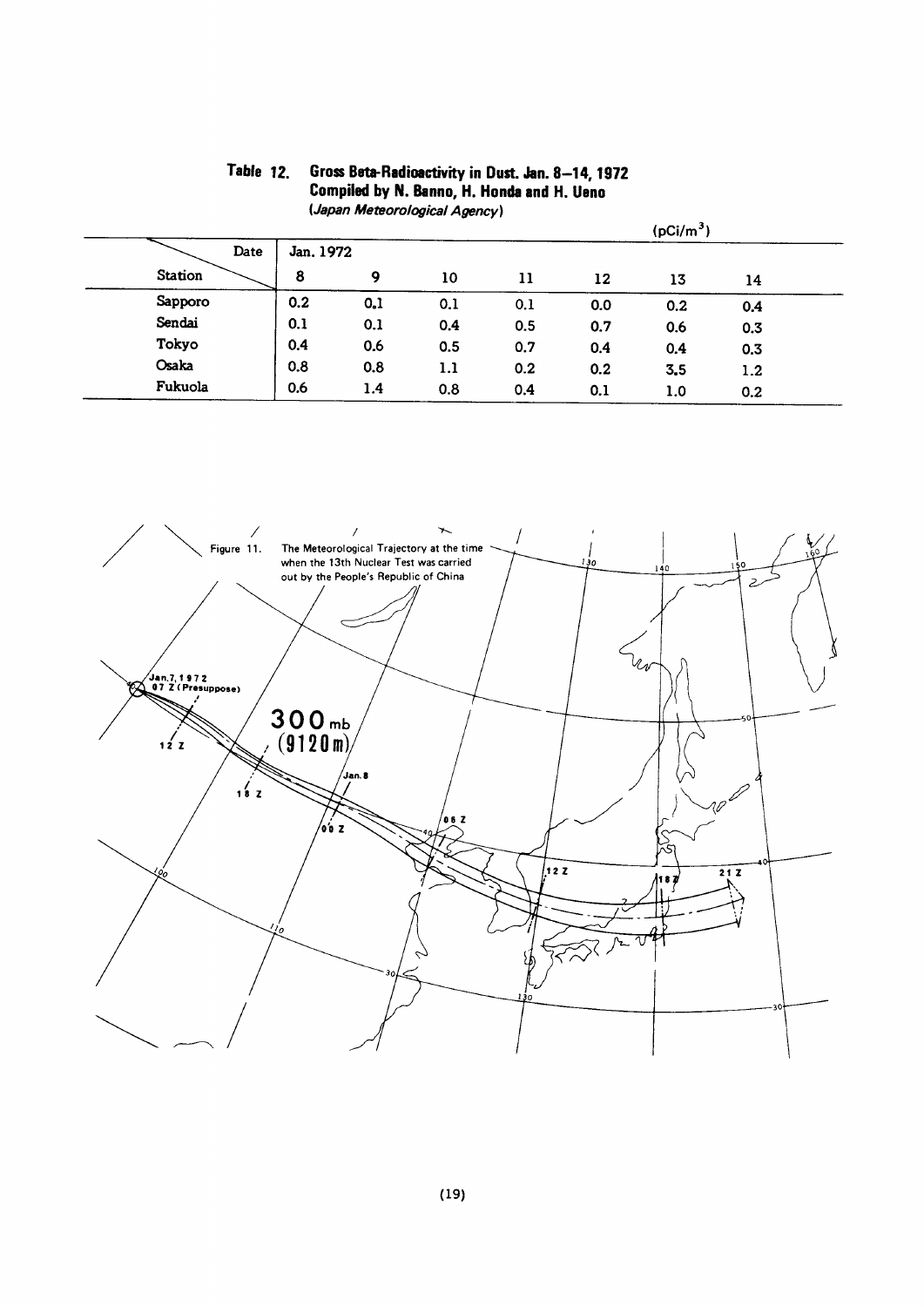### 14th Nuclear Test

The 14th nuclear test of the People's Republic of China was carried out on 18th March, 1972. It is believed that the test area is the neighborhood of Lake Lop Nor (40°N, 90°E), about 4000 km west-northwest of Tokyo.

Slight abnormal microbarographic disturbance which was caused by the nuclear test was observed at several stations, as shown in Table 13 and Figure 13.

It is estimated from the air mass trajectory that the radioactive debries emitted into the troposphere over the northern part of Japan about 30 hours after the explosion through an altitude of about 10 km (300mb level), as shown in Figure 12.

The data of gross beta-radioactivity for 19th-25th March, 1972 are shown in Table 14 and 15. The radioactivity in rain not showed any departure from those normal conditions except the value of 3.2pCi per cc that was observed at Sapporo on 24th. At Osaka radioactivity in airborne dust showed slight increase on 23rd.

The Microbarographic Disturbances due to Table 13. the 14th Nuclear Test of the People's Republic of China, 18th March, 1972 Compiled by N. Banno, T. Honda and H. Ueno (Japan Meteorological Agency)

|               | Station                               | Time<br>(G.M.T.) | Amplitude<br>(mb) | Period<br>(min) | Duration<br>(min) |
|---------------|---------------------------------------|------------------|-------------------|-----------------|-------------------|
| Wakkanai      | $(N 45^{\circ}25', E 141^{\circ}41')$ | 2                | $\frac{3}{4}$     | $\mathcal{P}$   | ?                 |
| Kushiro       | $(N 42^\circ 59', E 144^\circ 24')$   | 09:50            | 0.1               |                 | 15                |
| Akita         | (N 39°43', E 140°06')                 | 09:36            | 0.0               |                 | 13                |
| Wajima        | $(N 37^{\circ}23', E 136^{\circ}54')$ | 09:26            | ?                 | 2               | 12                |
| Tokyo         | (N 35°41', E 139°46')                 | 2                | ?                 |                 | ?                 |
| Yonago        | $(N 35^{\circ}26', E 133^{\circ}21')$ | 09:17            | 0.1               | ?               | 12                |
| Murotomisakai | $(N 33^{\circ}15', E 134^{\circ}11')$ |                  |                   |                 |                   |
| Kagoshima     | $(N 31^{\circ}34', E 130^{\circ}33')$ | 2                | 2                 | 2               | 2                 |

?: obscre

| Table 14. Gross Beta-Radioactivity in Dust, 19th-25th March, 1972<br>Compiled by N. Banno, H. Honda and H. Ueno |
|-----------------------------------------------------------------------------------------------------------------|
| (Japan Meteorological Agency)                                                                                   |

| Date    | Mar. 1972          |     |     |     |     |     |     |  |  |  |
|---------|--------------------|-----|-----|-----|-----|-----|-----|--|--|--|
| Station | 12                 | 20  | 21  | 22  | 23  | 24  | 25  |  |  |  |
| Sapporo | 0.2                | 0.3 | 0.1 | 0.2 | 0.1 | 0.2 | 0.2 |  |  |  |
| Sendai  | 0.2                | 0.3 | 0,1 | 0.1 | 0.4 | 0.1 | 0.2 |  |  |  |
| Tokyo   | 0.4                | 0.1 | 0.2 | 0.2 | 0.6 | 0.1 | -   |  |  |  |
| Osaka   | 0.6                | 0.5 | 0.2 | 0.7 | 2.2 | 0.2 | 0.7 |  |  |  |
| Fukuoka | 0.7<br>----------- | 0.0 | 0.1 | 0.1 | 0.4 | 0.1 | 0.1 |  |  |  |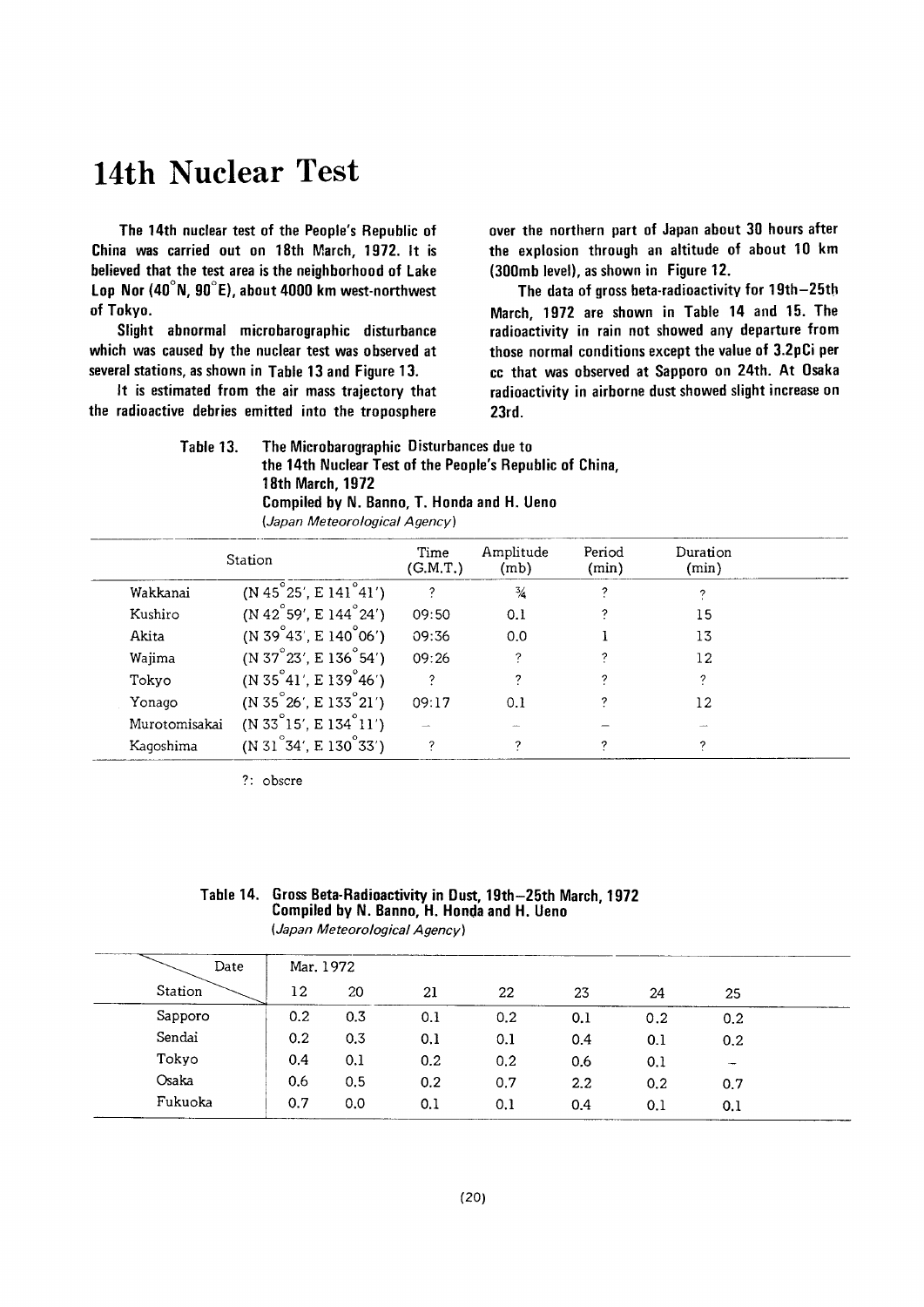|              |            |                |            | Upper row:<br>Lower row: | Concentration (pCi/cc)<br>Deposition | (mCi/km)   |  |
|--------------|------------|----------------|------------|--------------------------|--------------------------------------|------------|--|
| Date         | Mar. 1972  |                |            |                          |                                      |            |  |
| Station      | 20         | 21             | 22         | 23                       | 24                                   | 25         |  |
| Wakkanai     | --         |                |            |                          | 0.0<br>0.0                           |            |  |
| Sapporo      |            | 0.3<br>4.0     |            |                          | 3.2<br>6.4                           |            |  |
| Kushiro      |            | 0.1<br>3.0     |            |                          |                                      |            |  |
| Sendai       | 0.0<br>0.0 | 0.0<br>0.0     |            |                          |                                      |            |  |
| Akita        | 0.0<br>0.0 | 0.0<br>0.0     |            |                          | 0.0<br>0.0                           |            |  |
| Tokyo        | 0.1<br>0.3 | 0.0<br>0.0     |            |                          | $\overline{\phantom{m}}$             | 0.0<br>0.0 |  |
| Wajima       | 0.0<br>0.0 | 0.0<br>0.0     |            |                          | 0.1<br>5.0                           |            |  |
| Hachijojima  |            | 0.1<br>1.0     | 0.1<br>0.5 |                          | $\qquad \qquad \longleftarrow$       | 0.1<br>3.0 |  |
| Osaka        | 0.0<br>0.0 | 0.1<br>$1.0\,$ |            |                          | 0.0<br>0.0                           |            |  |
| Yonago       | 0.0<br>0.0 | 0.0<br>0.0     |            |                          | 0.0<br>0.0                           |            |  |
| Murotomisaki | 0.0<br>0.0 | 0.0<br>0.0     |            |                          | 0.0<br>0.0                           | 0.0<br>0.0 |  |
| Fukuoka      | 0.1<br>2.0 | 0.0<br>0.0     |            |                          | 0.0<br>0.0                           |            |  |
| Kagoshima    | 0.1<br>0.1 | 0.1<br>0.0     |            |                          | 0.0<br>0.0                           |            |  |

#### Table 15. Gross Beta-Radioactivity in Rain, 20th-25th March, 1972 Compiled by N. Banno, H. Honda and H. Ueno (Japan Meteorological Agency)

 $-$  : Observation is not carried out because the daily rainfall amount is less than  $1\,\mathrm{mm}$ .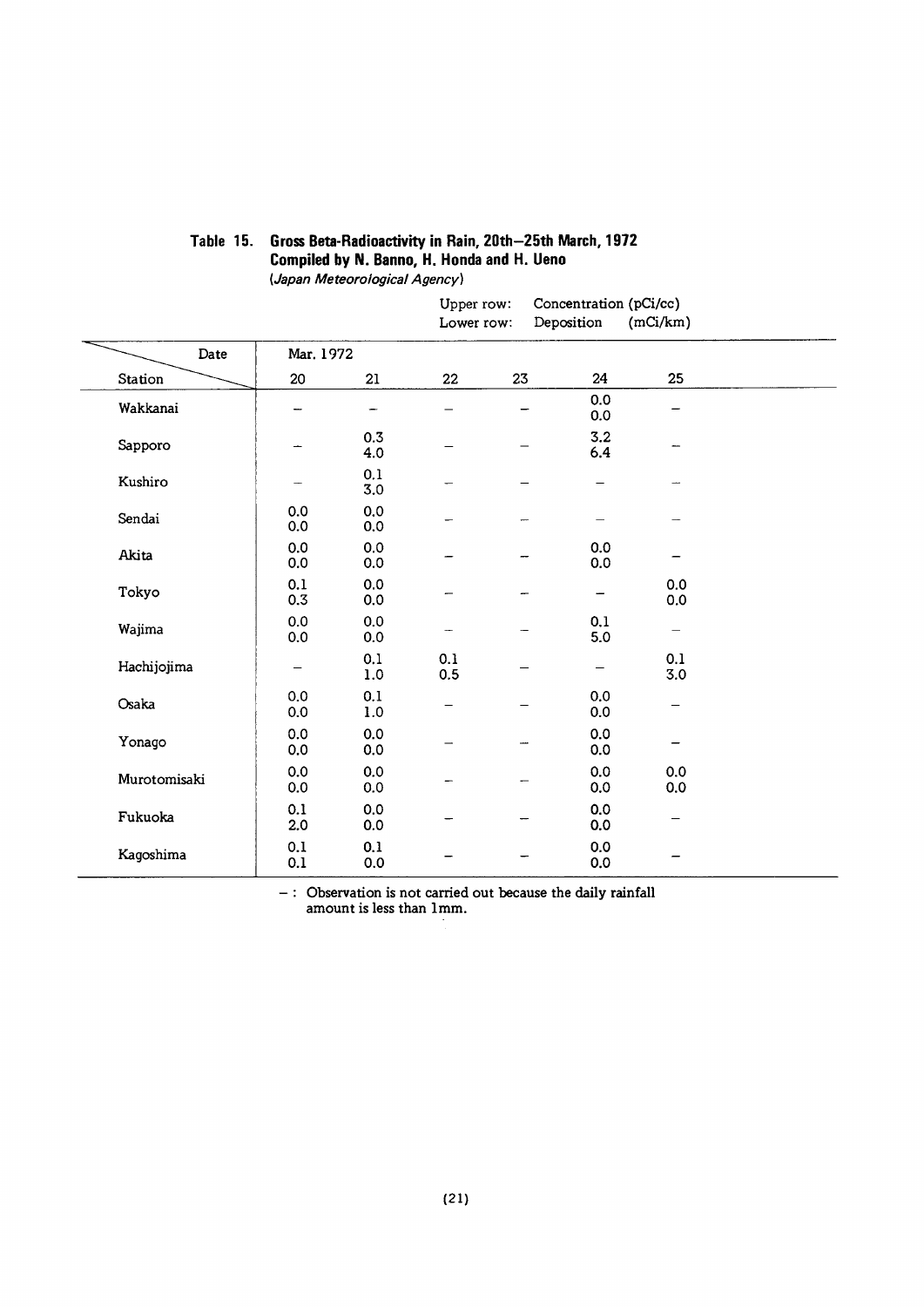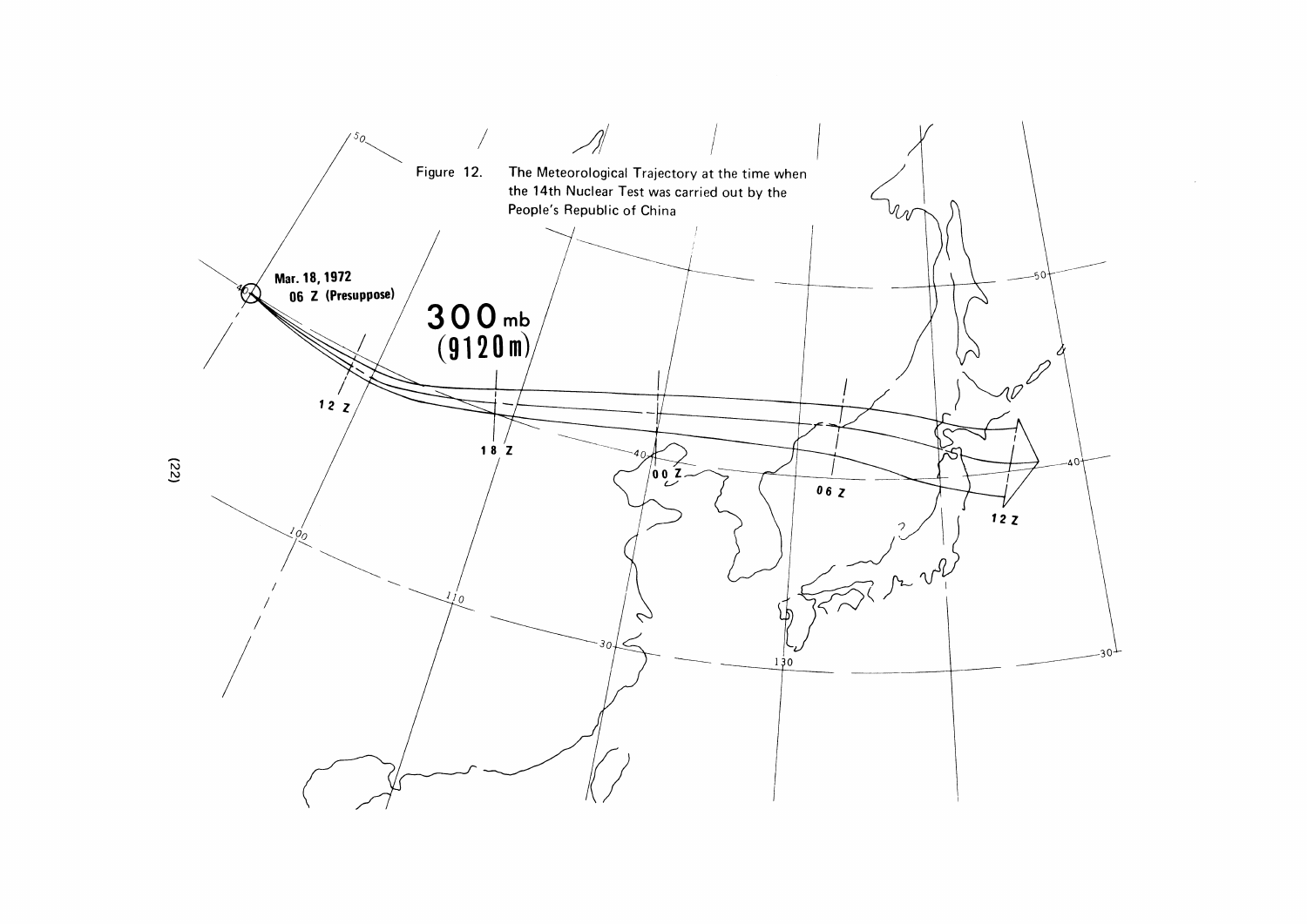